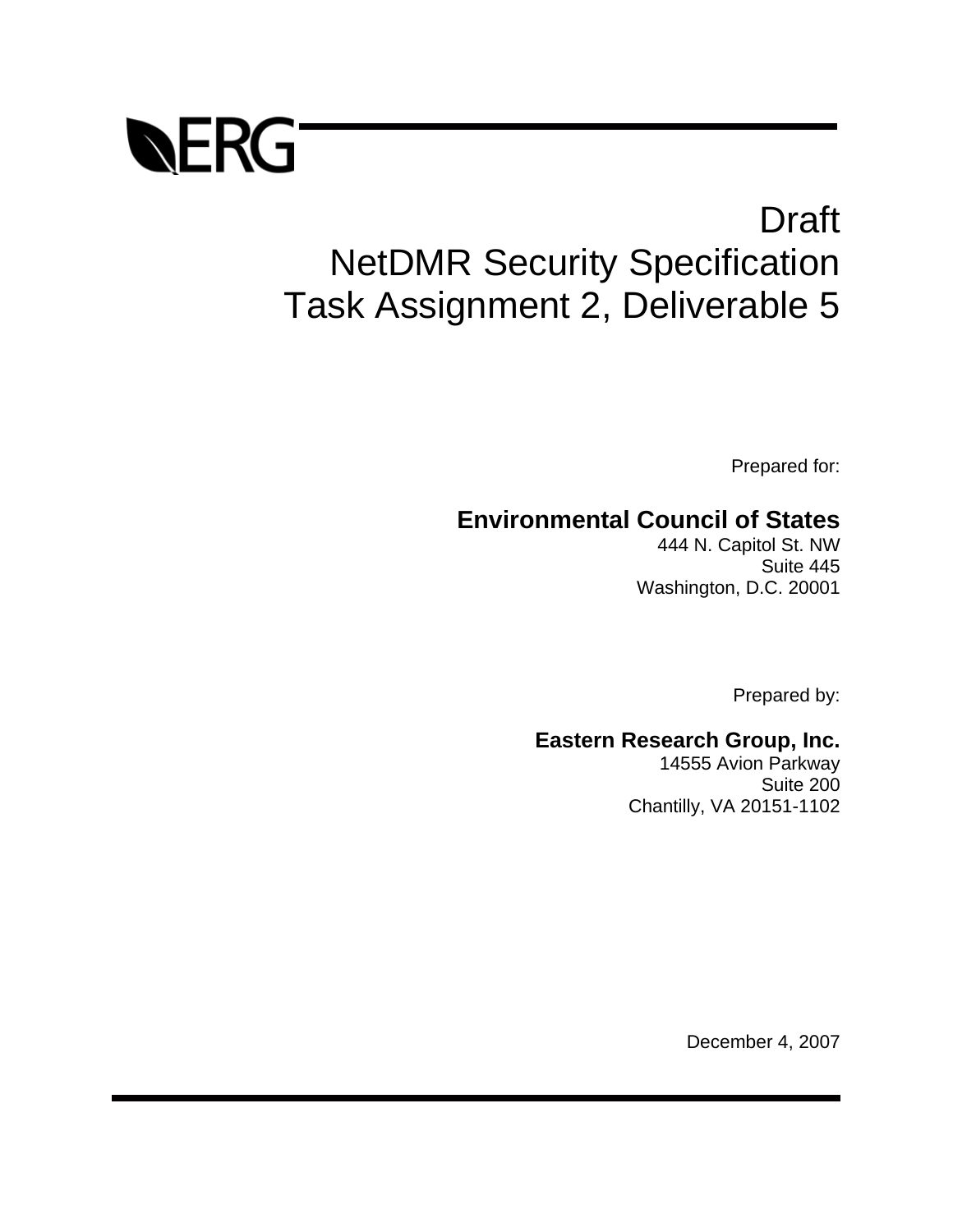## **TABLE OF CONTENTS**

## Page

| 1.0  | 1.1<br>1.2                                                                              |  |
|------|-----------------------------------------------------------------------------------------|--|
| 2.0  |                                                                                         |  |
| 3.0  | 3.1<br>3.2<br>3.3<br>Verify the User Completing the Account Creation Process 3-4<br>3.4 |  |
| 4.0  | 4.1<br>4.2<br>4.3<br>4.4<br>4.5                                                         |  |
| 5.0  |                                                                                         |  |
| 6.0  |                                                                                         |  |
| 7.0  | 7.1<br>7.2<br>7.3                                                                       |  |
| 8.0  |                                                                                         |  |
| 9.0  |                                                                                         |  |
| 10.0 |                                                                                         |  |
| 11.0 |                                                                                         |  |
| 12.0 |                                                                                         |  |
| 13.0 |                                                                                         |  |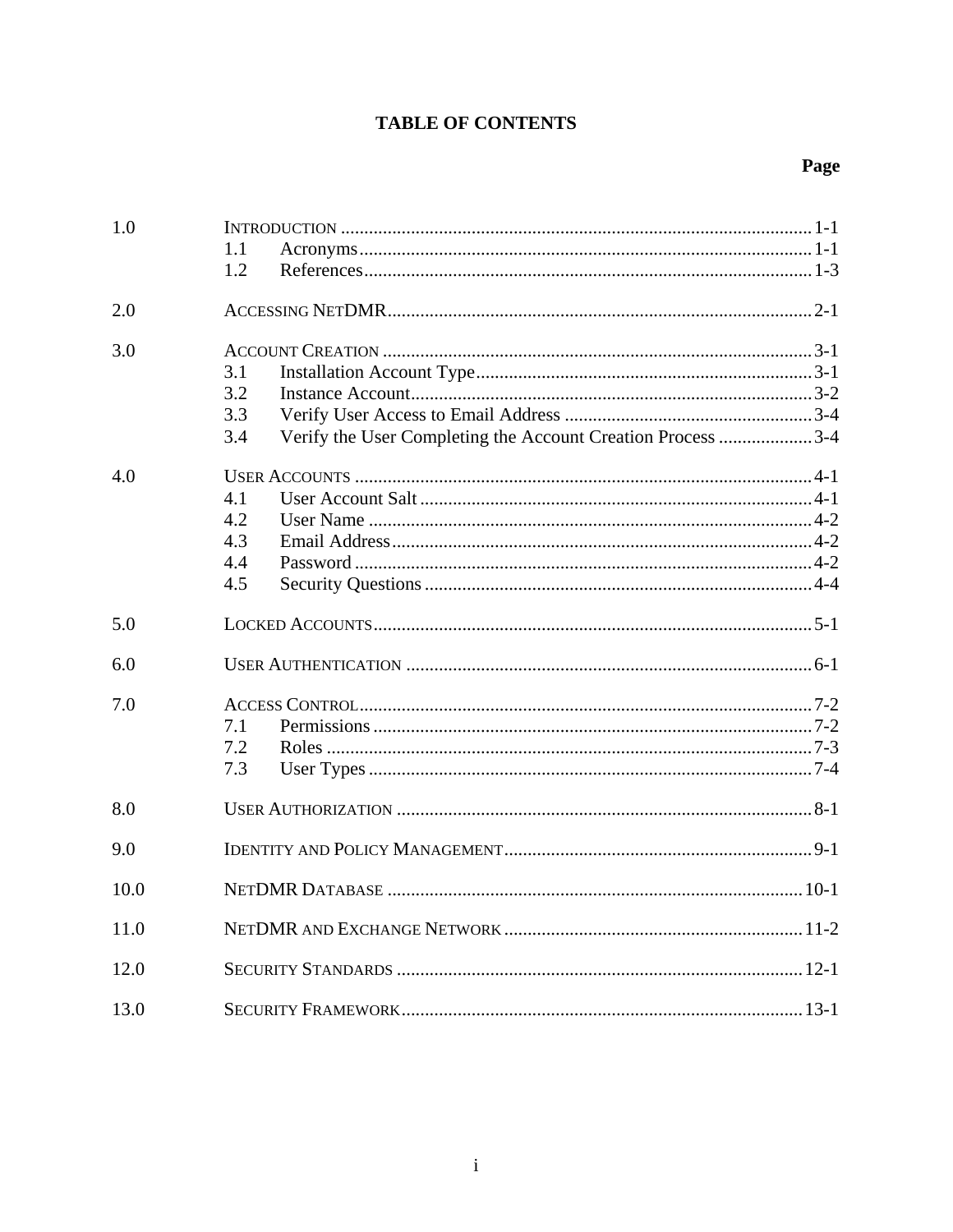## **LIST OF TABLES**

## Page

## **LIST OF FIGURES**

|  | Page |
|--|------|
|  |      |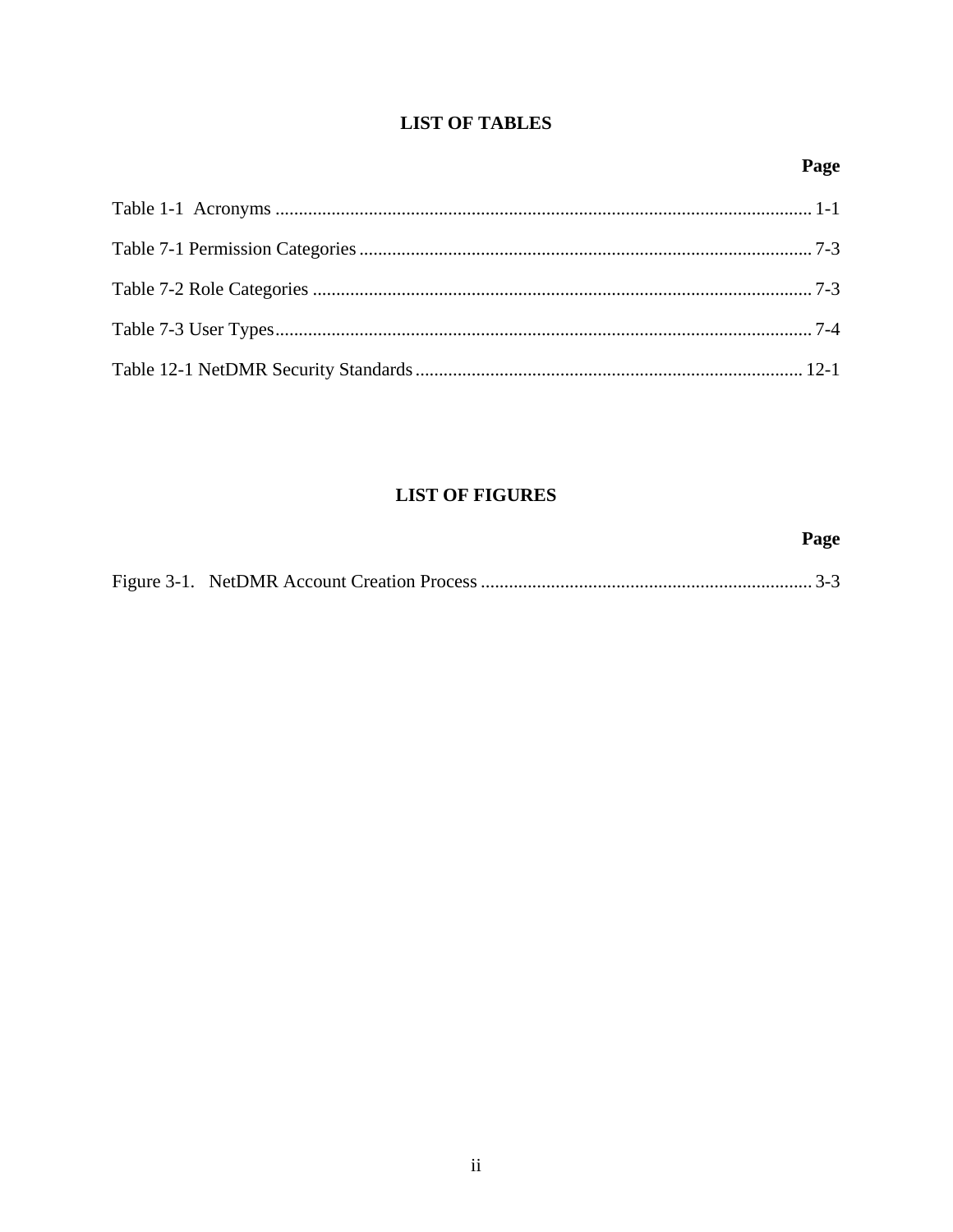#### **1.0 INTRODUCTION**

 The Environmental Council of States, the Texas Commission on Environmental Quality, 12 states, EPA's Office of Environmental Information, and EPA's Office of Enforcement and Compliance Assurance are partnering under an EPA Challenge Grant to design, develop, and distribute NetDMR. NetDMR is a web-based application that will allow National Pollutant Discharge Elimination System (NPDES) permittees to submit electronic discharge monitoring reports (eDMRs) to EPA's data system for water permits, the Integrated Compliance Information System (ICIS)-NPDES database. NPDES permits are issued under the authority of the Clean Water Act.

 This security specification describes the security processes and standards that NetDMR must use. Many of these processes and standards are also described in the NetDMR Cross Media Electronic Reporting Rule (CROMERR) Checklist and the NetDMR Software Requirement Specification (SRS).

 Additional detail for the security specifications described in this document will be provided, as appropriate, in NetDMR Software Design Documents (SDDs). The following SDDs are expected to be prepared for NetDMR:

- Common Components SDD,
- Administrator SDD, and
- Facility User Interface SDD.

#### **1.1 Acronyms**

| Acronym        | <b>Description and Notes</b>                               |  |
|----------------|------------------------------------------------------------|--|
| <b>CDX</b>     | Central Data Exchange - http://www.epa.gov/cdx/            |  |
| <b>COR</b>     | Copy of Record, legally enforceable copy of DMR submission |  |
| <b>CROMERR</b> | Cross-Media Electronic Reporting and Recordkeeping Rule    |  |

**Table 1-1 Acronyms**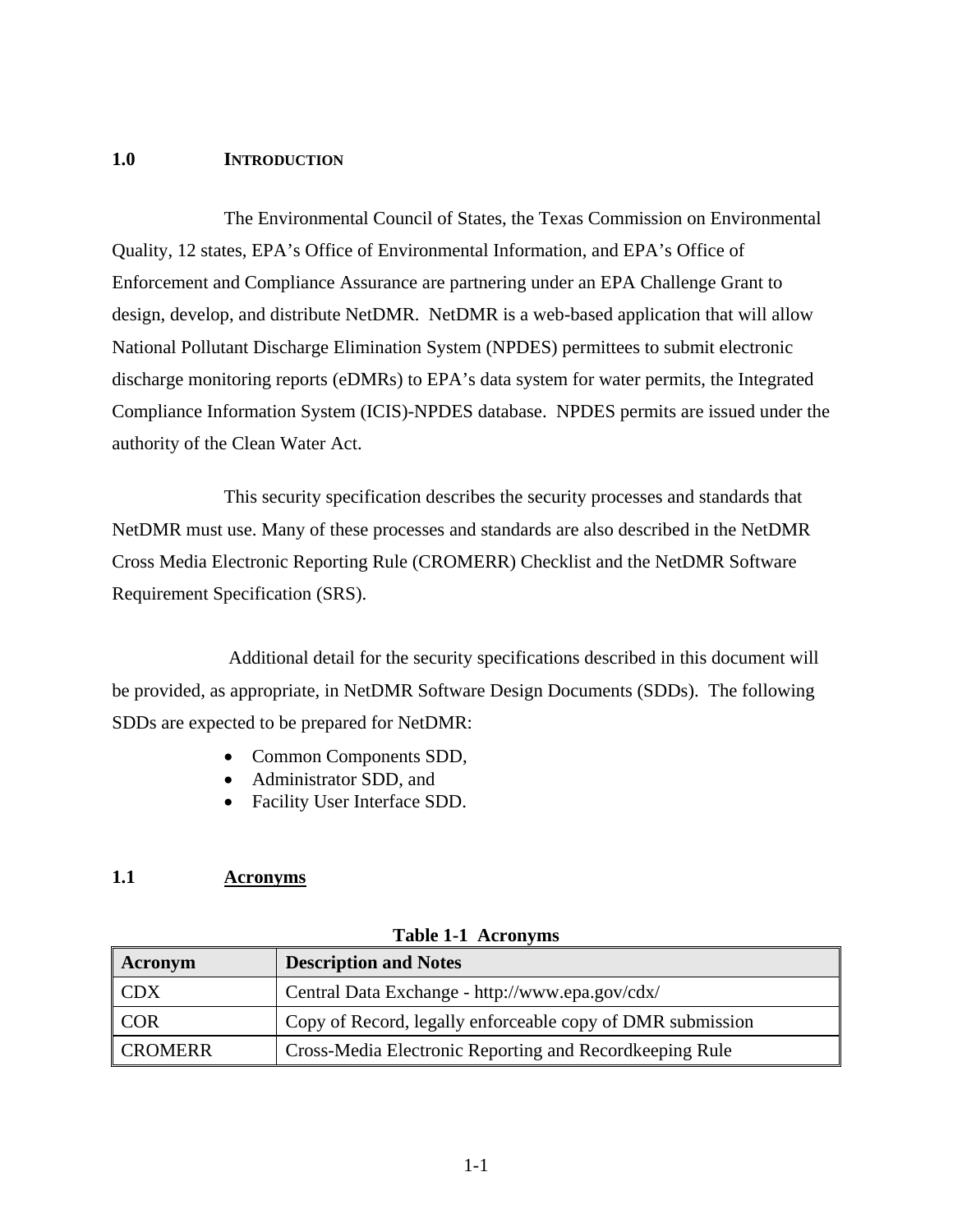| <b>Acronym</b>    | <b>Description and Notes</b>                                                                                                                                                                                                                                                                                                                                                                                                                                                                         |  |  |
|-------------------|------------------------------------------------------------------------------------------------------------------------------------------------------------------------------------------------------------------------------------------------------------------------------------------------------------------------------------------------------------------------------------------------------------------------------------------------------------------------------------------------------|--|--|
| <b>DMR</b>        | • Discharge Monitoring Report<br>• Required under the Clean Water Act, repots on pollutants or other<br>properties for water discharged into rivers, lakes, streams, etc. (other<br>water bodies)                                                                                                                                                                                                                                                                                                    |  |  |
| <b>ECOS</b>       | <b>Environmental Council of States</b>                                                                                                                                                                                                                                                                                                                                                                                                                                                               |  |  |
| eDMR              | Electronic DMR system                                                                                                                                                                                                                                                                                                                                                                                                                                                                                |  |  |
| <b>ICIS</b>       | <b>Integrated Compliance Information System</b><br>http://www.epa.gov/compliance/data/systems/modernization/index.html<br>ICIS, a Web-based system, enables individuals from states and EPA to<br>access integrated enforcement and compliance and NPDES data from<br>any desktop connected to the Internet. EPA's ability to target the most<br>critical environmental problems will improve as the system integrates<br>data from all media. The public can access some ICIS data through<br>ECHO. |  |  |
| <b>ICIS-NPDES</b> | Integrated Compliance Information System - National Pollutant<br><b>Discharge Elimination System</b><br>http://www.epa.gov/compliance/data/systems/index.html                                                                                                                                                                                                                                                                                                                                        |  |  |
| <b>IIS</b>        | <b>Internet Information Server</b>                                                                                                                                                                                                                                                                                                                                                                                                                                                                   |  |  |
| <b>IPT</b>        | <b>Integrated Project Team</b>                                                                                                                                                                                                                                                                                                                                                                                                                                                                       |  |  |
| <b>JAD</b>        | <b>Joint Application Design Session</b>                                                                                                                                                                                                                                                                                                                                                                                                                                                              |  |  |
| J2EE              | Java 2 Platform, Enterprise Edition                                                                                                                                                                                                                                                                                                                                                                                                                                                                  |  |  |
| <b>NAAS</b>       | Network Authentication and Authorization Services                                                                                                                                                                                                                                                                                                                                                                                                                                                    |  |  |
| <b>NEIEN</b>      | National Environmental Information Exchange Network<br>http://www.epa.gov/exchangenetwork/index.html<br>http://exchangenetwork.net/                                                                                                                                                                                                                                                                                                                                                                  |  |  |
| <b>NPDES</b>      | National Pollutant Discharge Elimination System                                                                                                                                                                                                                                                                                                                                                                                                                                                      |  |  |
| <b>OECA</b>       | EPA Office of Enforcement and Compliance Assurance<br>http://www.epa.gov/compliance/                                                                                                                                                                                                                                                                                                                                                                                                                 |  |  |
| <b>OEI</b>        | EPA Office of Environmental Information                                                                                                                                                                                                                                                                                                                                                                                                                                                              |  |  |
| <b>SAK</b>        | Secure Authentication Key                                                                                                                                                                                                                                                                                                                                                                                                                                                                            |  |  |
| <b>SDD</b>        | <b>Software Design Document</b>                                                                                                                                                                                                                                                                                                                                                                                                                                                                      |  |  |
| <b>SRS</b>        | <b>Software Requirements Specification</b>                                                                                                                                                                                                                                                                                                                                                                                                                                                           |  |  |
| <b>SSL</b>        | Secure Socket Layer                                                                                                                                                                                                                                                                                                                                                                                                                                                                                  |  |  |
| <b>TCEQ</b>       | Texas Commission on Environmental Quality                                                                                                                                                                                                                                                                                                                                                                                                                                                            |  |  |
| <b>URL</b>        | <b>Uniform Resource Locator</b>                                                                                                                                                                                                                                                                                                                                                                                                                                                                      |  |  |
| <b>XML</b>        | eXtensible Markup Language                                                                                                                                                                                                                                                                                                                                                                                                                                                                           |  |  |
| <b>XSLT</b>       | XML style sheet                                                                                                                                                                                                                                                                                                                                                                                                                                                                                      |  |  |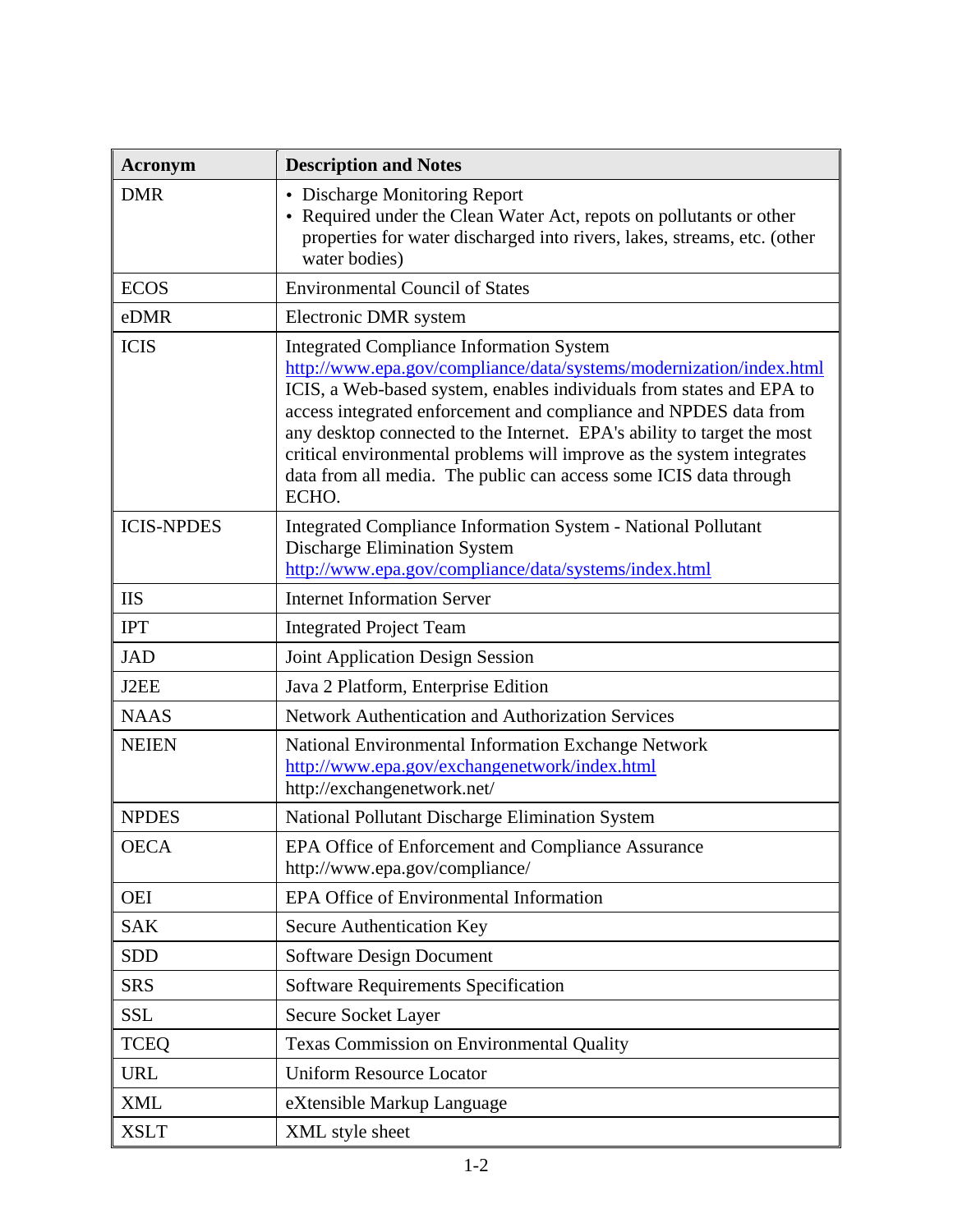#### **1.2 References**

- 830-1993: IEEE Recommended Practice for Software Requirements Specifications
- TCEQ Software Requirement Specification Template (http://www.dir.state.tx.us/pubs/framework/gate2/sdlc/index.htm)
- Cross-Media Electronic Reporting Rule, 40 CFR Part 3
- Federal Information Processing Standards (FIPS)-approved algorithms for generating Message Digest (http://www.csrc.nist.gov/CryptoToolkit/tkhash.html)
- FIPS-approved algorithms for generating/verifying digital signatures (http://www.csrc.nist.gov/CryptoToolkit/tkdigsigs.html)
- NIST Hash Function Policy (http://www.csrc.nist.gov/pki/HashWorkshop/NIST%20Statement/NIST\_Poli cy\_on\_HashFunctions.htm)
- SecureRandom Specification (http://java.sun.com/j2se/1.4.2/docs/api/java/security/SecureRandom.html)
- Security Salts (http://msdn.microsoft.com/msdnmag/issues/03/08/SecurityBriefs/)
- Spring Security module (http://www.acegisecurity.org/)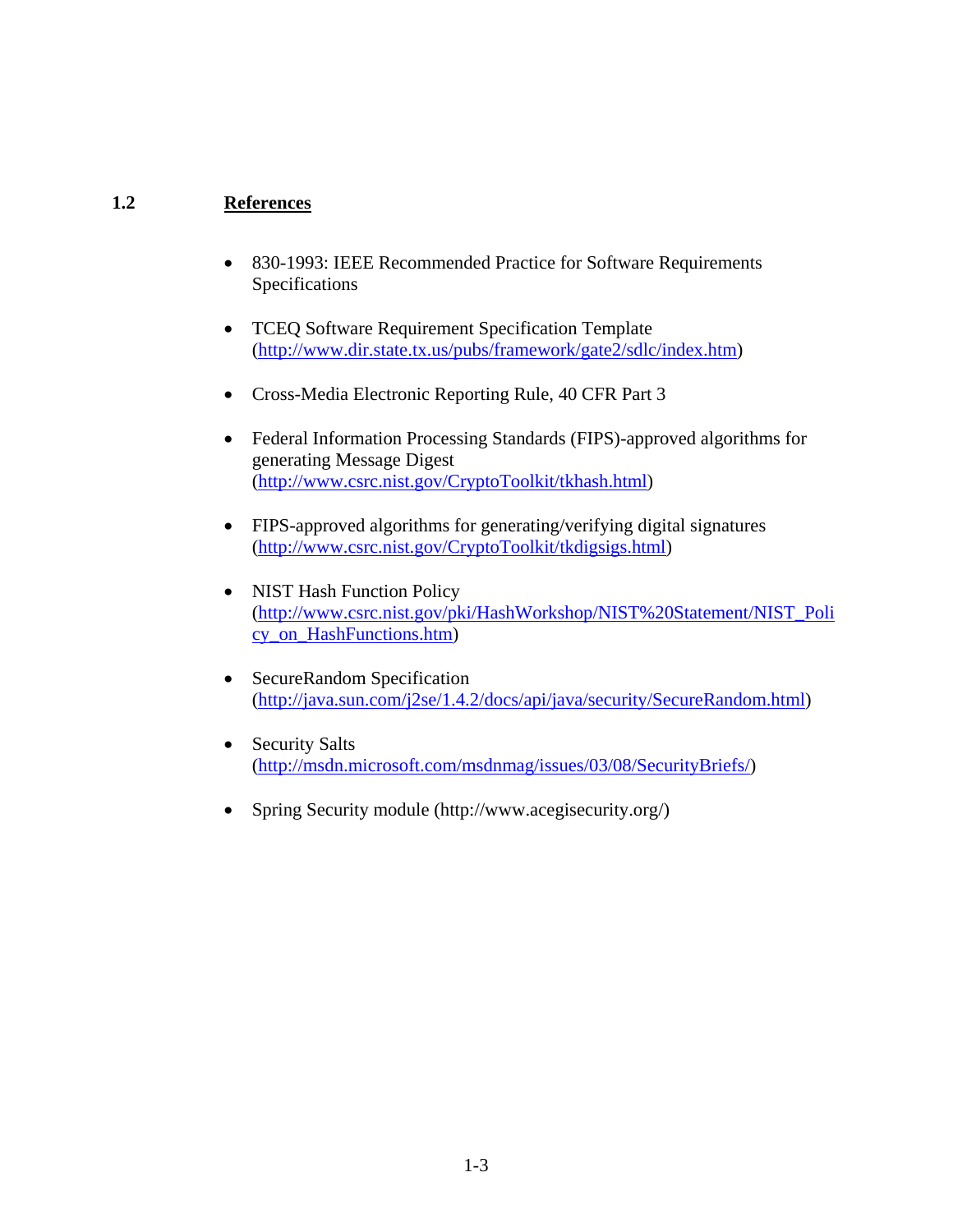#### **2.0 ACCESSING NETDMR**

 This section defines how a user accesses NetDMR. All NetDMR web pages will be classified as protected or publicly available. Protected pages will be accessible only over Secure Sockets Layer (SSL) protocol v3 or Transport Layer Security v1.0 [REQ 125] and will require that the user provide the user name and password associated with their account for verification by NetDMR prior to allowing accessing. Section 3.0 specifies how a user creates an account. Protected pages are further classified to limit which authenticated users can access the page [REQ 109]. Section X.X describes Access Control and applicability to users and pages. Public pages will also be accessible over SSL, but will not require a user to provide identity information. Anyone can browse to the NetDMR web site and view public pages.

 NetDMR requires that users access the web site using one of the following supported internet browsers [REQ 263]

- Internet Explorer 6.x
- Internet Explorer 7.x
- Mozilla Firefox 2.x

 NetDMR functionality and performance will not be tested or validated using other browsers. Users must also have JavaScript enabled in their browser [REQ 265] to access NetDMR functionality.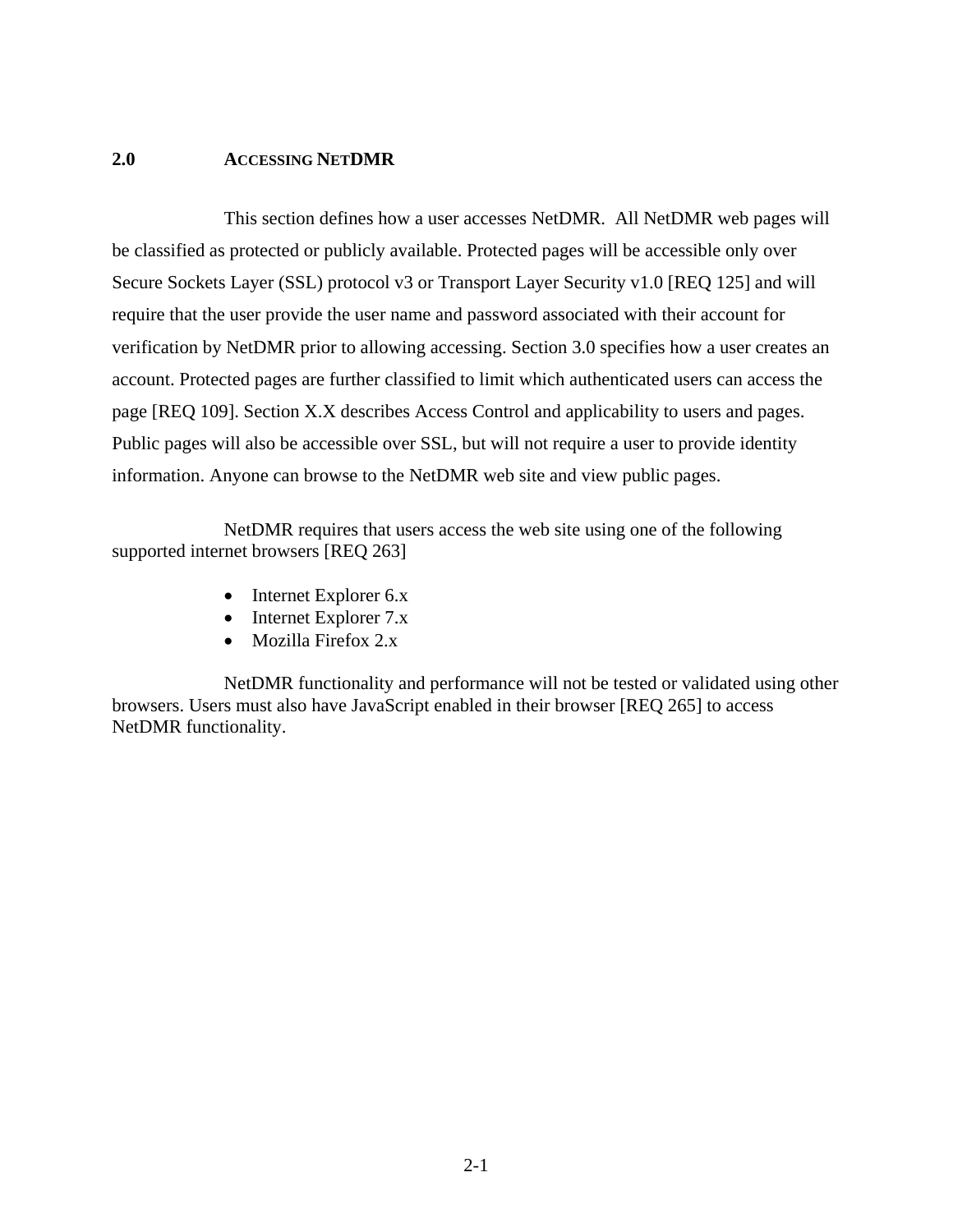#### **3.0 ACCOUNT CREATION**

 This section outlines the NetDMR account creation process and describes the technical aspects of the security measures that control the process (e.g., generating a secure random number). The Common Components SDD will provide additional implementation details of the registration process, as well as screen captures of the web interface prototype pages.

 There are two account types that can be created in NetDMR, Installation and Instance accounts. Installation accounts are global to the NetDMR installation and are linked to a specific NetDMR instance. Instance accounts are specific to an instance within an installation. Each account type is associated with different user types. A user type identifies a profile of a type of user that will be accessing NetDMR. Each user type is assigned a set of roles and permissions that users of that type can be granted. When a NetDMR account is created, both the account type and user type must be specified. For more information on the different types of users see Section 7-4. The process used to create the user account depends upon the type of account that is being created.

#### **3.1 Installation Account Type**

 As described in Section 7-4, the System user type is the only user type that is associated with a NetDMR installation account. The System Administrator role is the only role that can be assigned to a System User. A System Administrator creates instances within a NetDMR installation. A NetDMR installation, without instances, can not be used to submit eDMRs.

 NetDMR will provide a process to create one or more System Users that is separate from the process used to create instance accounts. It is expected that only a few System Administrators will be created for an installation. The process to create the initial System Administrator will be run immediately after deploying NetDMR, but can be used anytime thereafter if another System Administrator account is required. To protect against unauthorized

3-1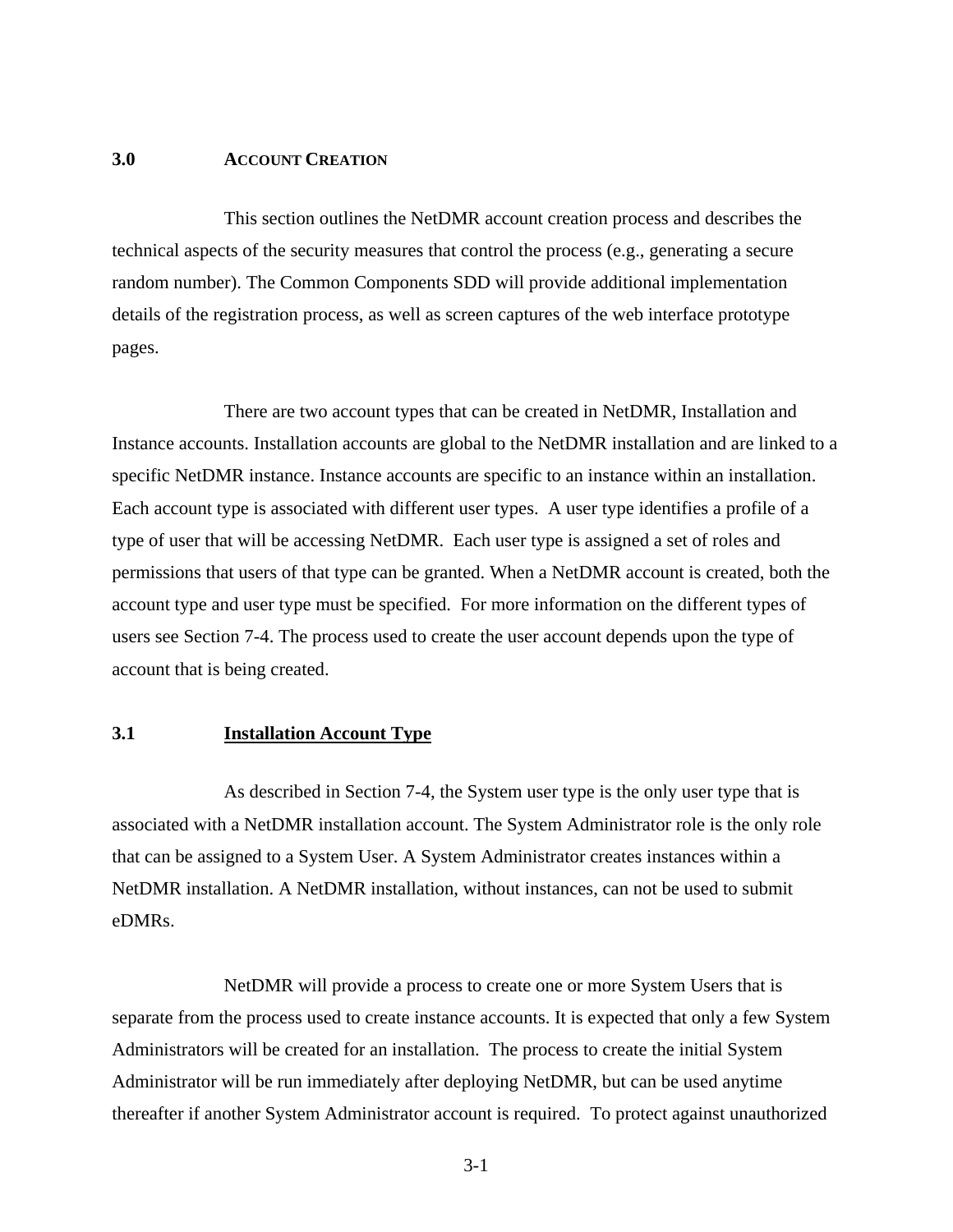account creation, the NetDMR configuration file contains an initialization flag and an initialization key. The flag indicates whether the initialization process can be run. The key must be provided in the initialization process. The initialization process includes the following steps.

- 1. User deploys NetDMR:
	- a. Set initialization flag to allow initialization.
	- b. Set initialization key to some string.
- 2. User accesses initialization page:
	- a. Enter initialization key.
	- b. Enter System Admin user account information.
- 3. If key is correct, user verifies the information provided.
- 4. NetDMR creates the specified account.
- 5. NetDMR displays a confirmation page.
- 6. User sets the initialization complete flag to prevent initialization.

 After these accounts have been created, the initialization complete flag in the NetDMR configuration file should be set to prevent access to the initialization process. If additional System Administrators are required at a later date, the flag can be temporarily reset.

#### **3.2 Instance Account**

 A System Administrator will create one or more instances within NetDMR. Once an instance is created instance accounts can be created for the instance. Figure 3-1 provides the process used to create instance accounts.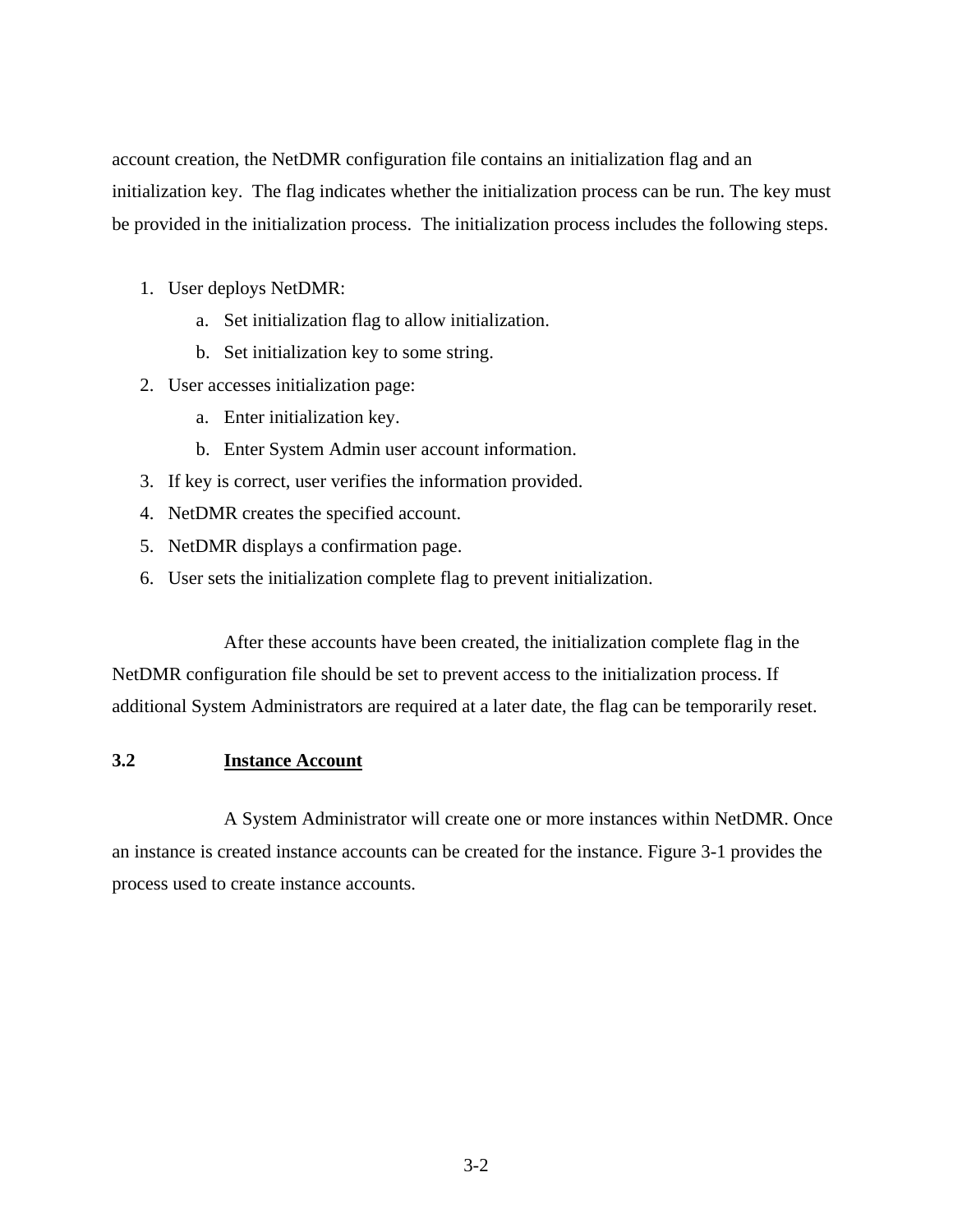

**Figure 3-1. NetDMR Account Creation Process** 

 The Common Components SDD will describe the account creation process in detail. The security assurances associated with this process include:

- Verification that the user has access to the email address he/she provided during registration [REQ 80].
- Verification that the user validating the email address and choosing a password is the same user that completed the account creation process [REQ 83.]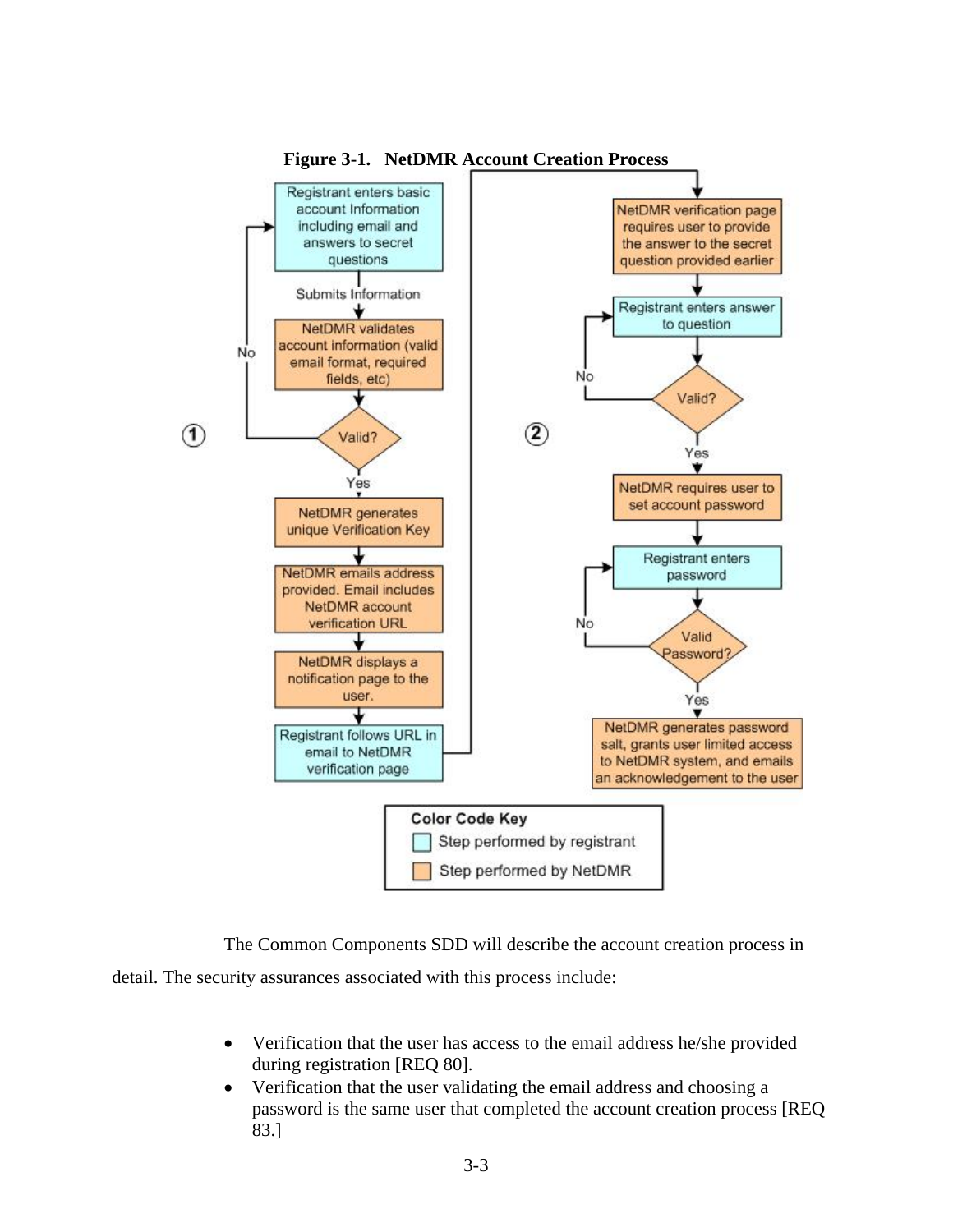#### **3.3 Verify User Access to Email Address**

 Verification of the user's access to the email provided during the account creation process is performed by sending a message to that email account. The user must follow a URL provided in the email to complete the account creation process and receive a NetDMR account. The verification key included as part of the URL makes it extremely difficult for a malicious user to determine a valid URL without access to the email.

 The verification key will be automatically prepared by NetDMR using an algorithm that generates a random unique key. The key will be constructed as follows:

- 1. Generate 128 random bytes (1024 bits) using the approved SHA1PRNG random number generator.
- 2. Concatenate (1) with the username, IP of the requesting user, and the current system time
- 3. Generate a hash of the resultant string using the approved SHA256 hashing algorithm
- 4. Convert the output of the hash into a hexadecimal string

The output of Step 4 is a 64 length character string of hexadecimal characters. For example:

*8bc28ed4bfaa2d74b3d16f16f0d3ffcba609a500f96484c3a24c25d92e965dac*

The URL included in the email must include the hexadecimal string as a query parameter. For example:

> https://netdmr.example.com/verifyAccount.web?verificationKey=*8bc28ed4bfaa2 d74b3d16f16f0d3ffcba609a500f96484c3a24c25d92e965dac*

NetDMR will validate that the verificationKey parameter was produced by NetDMR and determine the user account for which the key was generated.

#### **3.4 Verify the User Completing the Account Creation Process**

 It is possible that a malicious user may gain access to the email sent to the user attempting to create a NetDMR account. For example, the registrant may have entered the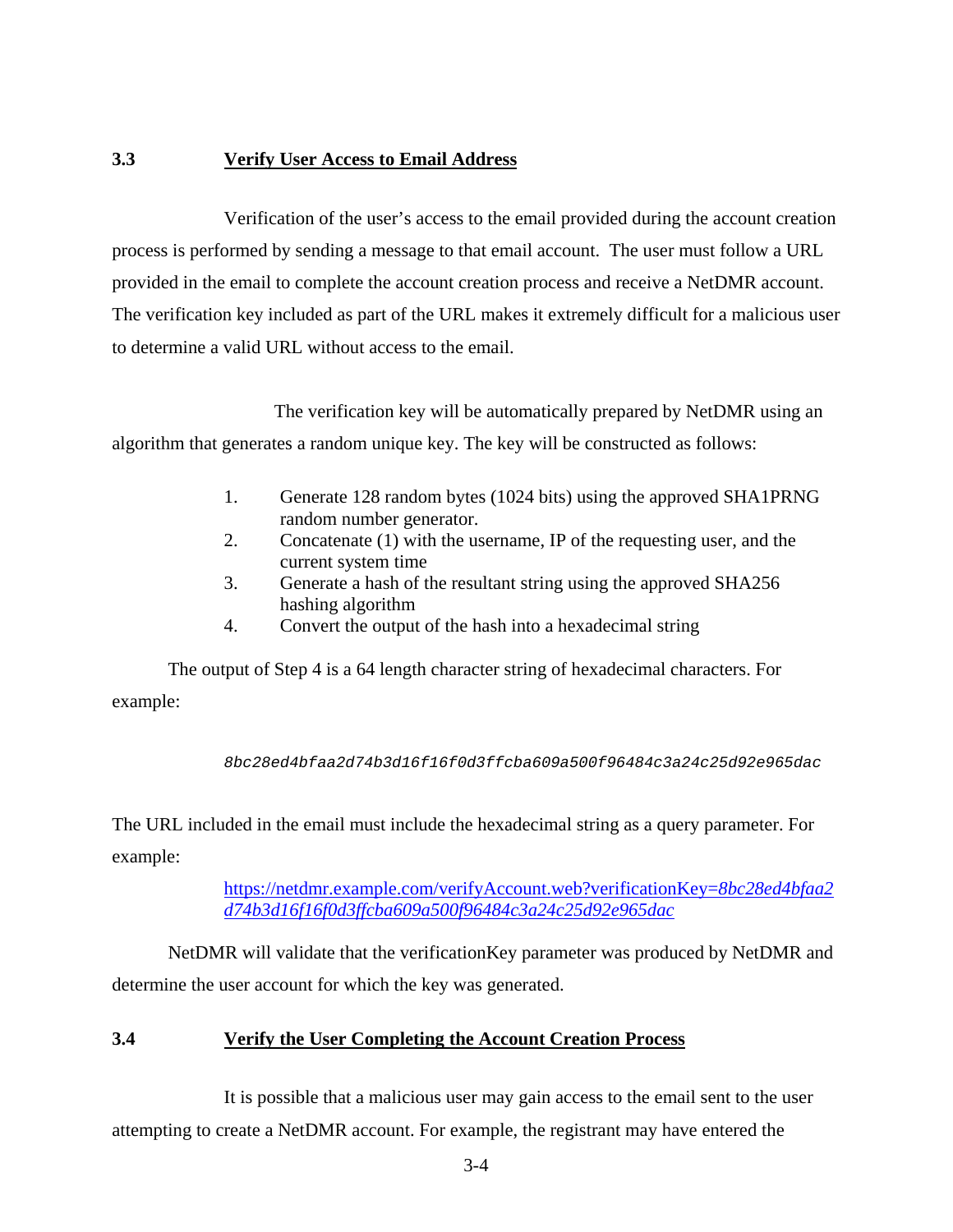incorrect email address, the registrant may leave the email open on his/her desktop and step away from the office, or the malicious user may intercept the email in transit. To mitigate the risk that a malicious user can masquerade as the registrant by completing the registration process the following measures must be taken:

- After following the verification URL, the registrant will be presented with a page that requires the user to respond correctly to one of the security questions he/she answered during the initial registration process and to provide an acceptable password. [REQ 83]
- If the registrant provides an incorrect response to a security question three times, the verification key becomes invalid and the user is sent a notification email. The user must contact the Regulatory Authority to generate a new verification key and complete the account creation process. [REQ 83]
- The verification key will only be valid for only 60 days. After 60 days, the user must re-start the account creation process or contact the Regulatory Authority to generate a new verification key. [REQ 83]
- A user attempting to use an invalid verification key will be shown a message stating the reason the key is no longer valid. [REQ 87]
- A message will be sent to the email address supplied during the registration process after the verification process is completed. [REQ 88]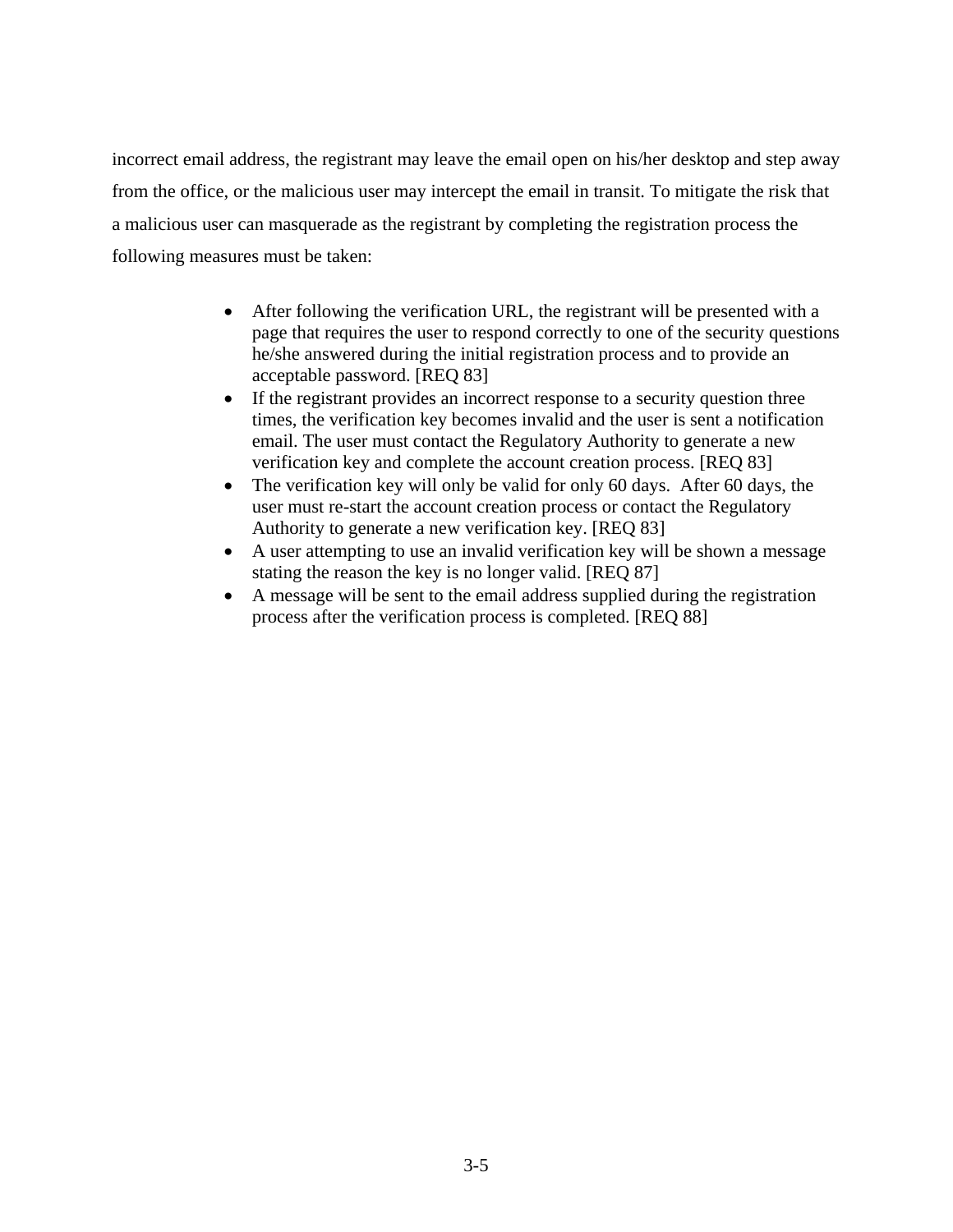#### **4.0 USER ACCOUNTS**

 This section describes measures that will be implemented to secure user accounts and account information, including the use of a salt to protect information in the database, composition requirements for passwords, and detailed information on the use of security questions.

#### **4.1 User Account Salt**

 NetDMR requires the creation of a unique 8 character random salt for each user. A salt is a set of characters that is appended to plain text prior to creating a hashed value of the plain text. For more information on salts see

http://msdn.microsoft.com/msdnmag/issues/03/08/SecurityBriefs/. Salts are commonly used to strengthen the protection of user passwords as follows:

- The addition of the user-specific salt to each user's password assures the salt+password combination for each user is unique. A one-way hashing algorithm assures that the hashed forms of any two distinct values do not hash to the same value (defined as a collision). While such collisions do occur, the likelihood of such collisions is remote. Appending a user-specific salt to the password prior to hashing significantly decreases the likelihood that two users with the same password will have the same hashed password.
- Makes it extremely difficult for a malicious user to apply a pre-generated list of the hashed version of common passwords to determine a user's password. A malicious user would also need the user's salt value to create a pregenerated list of hashed passwords for each user.

The salt must be created using the approved random number generator listed in

Section 10. While it is unlikely that the random number generator will generate the same random salt for multiple users, NetDMR will verify each generated salt is unique in the database prior to assigning it to a user.

 NetDMR will use the user-specific salt to protect the password and answers to all security questions for the user account. See Section 3.3 and 3.4 for more information on application of the salt in these situations. The salt will be created during the initial registration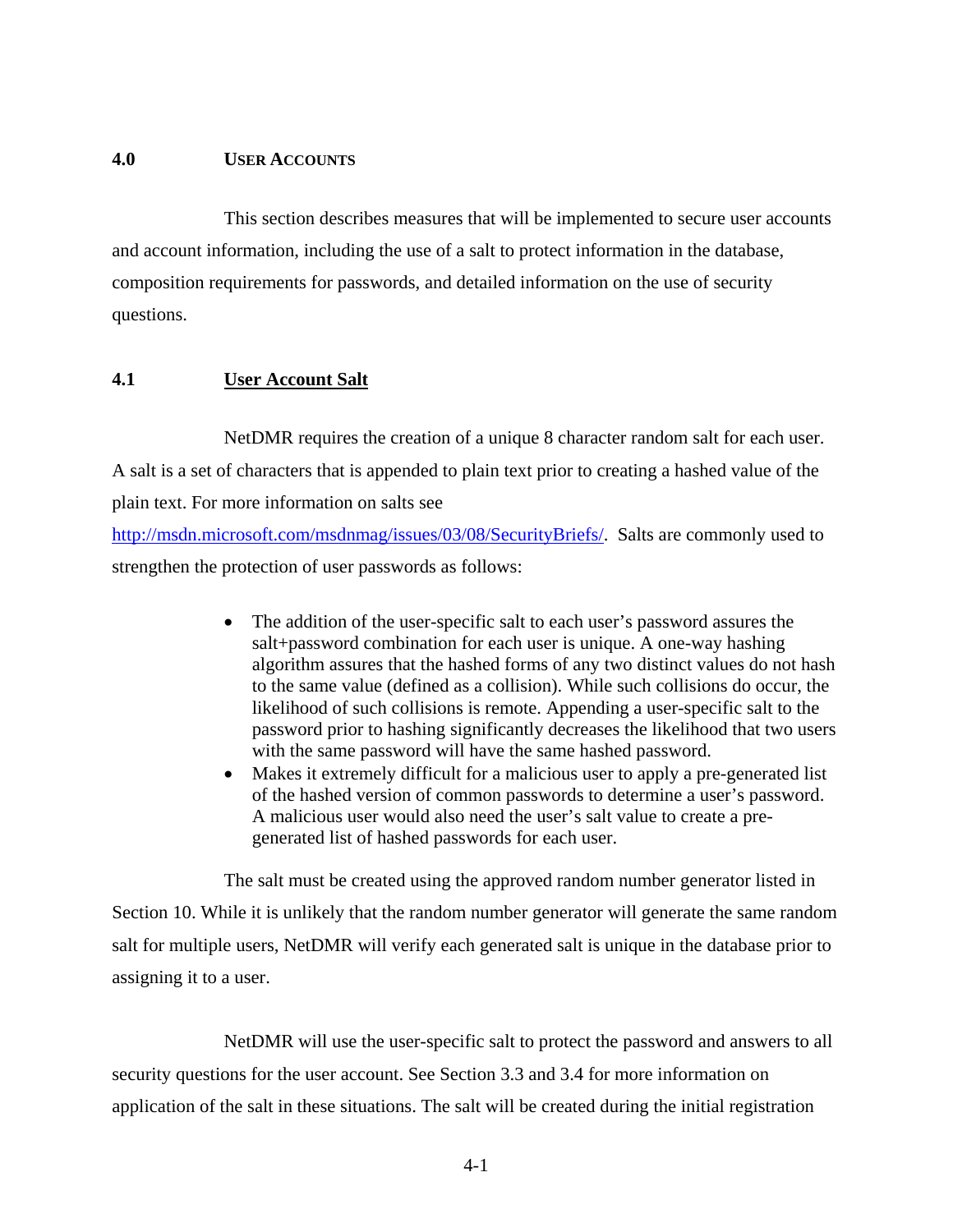process and stored with the user account. The salt value will be stored as plain text within the NetDMR identity store database tables

#### **4.2 User Name**

 The user name uniquely identifies a NetDMR user account. Two active accounts can not have the same user name. Each user name must meet the following requirements:

- User name can be up to 50 characters in length
- A user name can be the same as the user's email address [REQ 111]
- A user name can be changed at any time

 Allowing use of the email address provides additional flexibility for setting the user name, and may make it easier for users to remember the user name specified for the account. However, if the user chooses this option, and subsequently changes the email address associated with the account, the username for the account should be automatically updated to reflect the new email address.

#### **4.3 Email Address**

 Each active user account must be associated with a unique email address within a NetDMR instance. The email address is initially used when creating an instance account to verify that the user has access to the specified email account. The email address is subsequently used to send various notifications (e.g., submission acknowledgements) and to allow a user to reset a forgotten password.

#### **4.4 Password**

 NetDMR uses a password to authenticate that a user is the owner of the account. While it is impossible to prevent users from choosing a weak password (e.g., the user's birthday, dog's name, etc.), NetDMR must apply some business rules to strengthen user password selection. User passwords must meet the following requirements:

4-2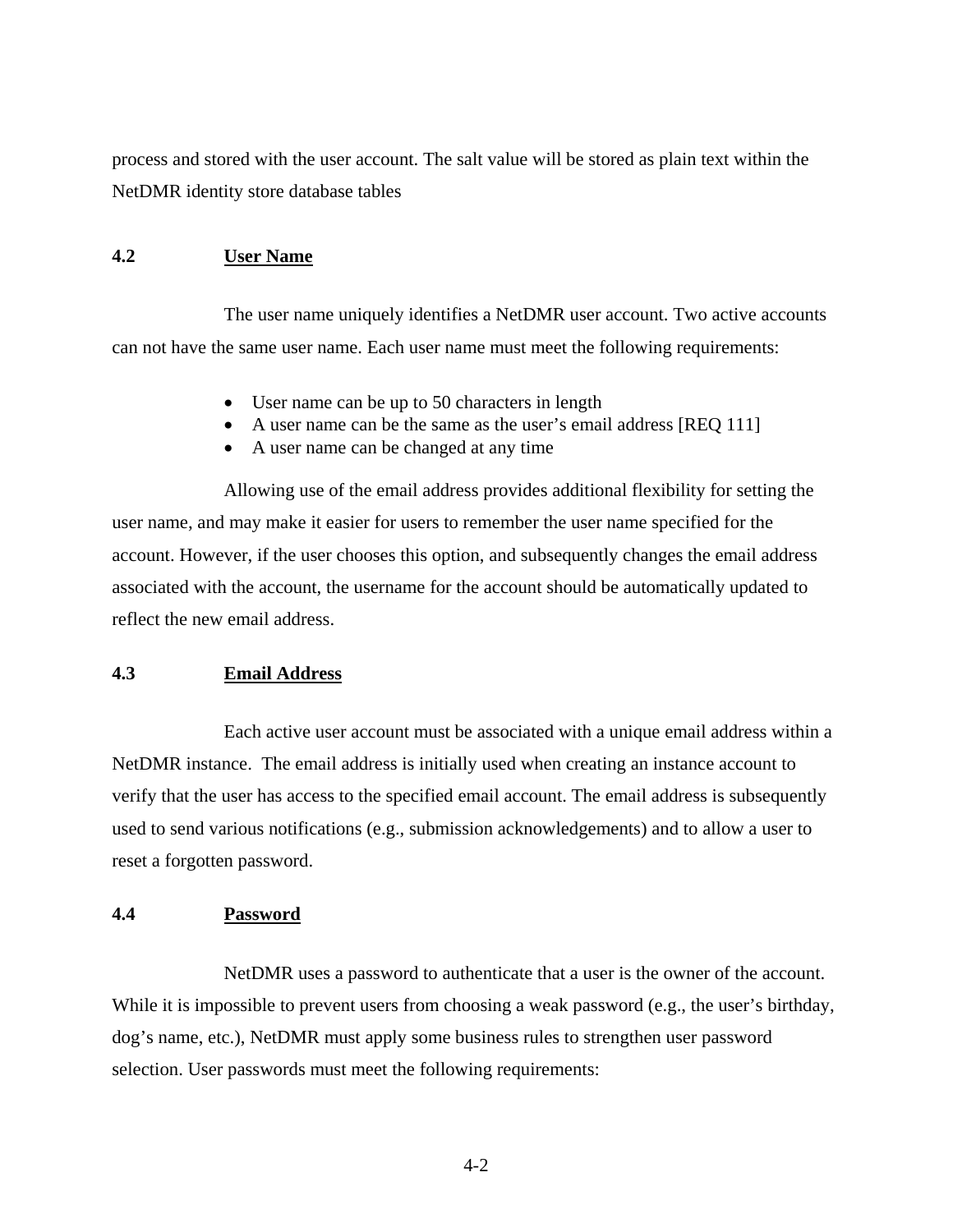- Must be between 8 and 20 characters in length and contain both letters and numbers [REQ 110].
- Must be case sensitive.
	- Must be comprised of only the following characters:
		- o Uppercase letters (ABCDEFGHIJKLMNOPQRSTUVWXYZ)
		- o Lowercase letters (abcdefghijklmnopqrstuvwxyz)
		- o Numbers (0123456789)
		- o Special characters  $(!\,\varnothing\,\#\$^{\wedge}\&^{\ast}\,+=\,)$
- Must be changed at least once every 12 months\* [REQ 112].
- Users must be required to enter the new password twice when changing their password.
- Must not be the same as any of the last 10 passwords used for the account.
- Can be changed by user at any time [REQ 112].
- Must be stored in the database in a hashed format [REQ 113].
- Must be appended with a unique 8-character password salt prior to storing in the database [REQ 114].
- Must not be the same as the answer to a security question

Each NetDMR Regulatory Authority can require users to change the account

password more frequently than every twelve months. For example, EPA Regions will require users to change account passwords every 90 days.

The following steps must be followed when storing a user's password in the

NetDMR identity store:

- 1. User provides the plain text password.
- 2. NetDMR retrieves the password salt associated with the user's account.
- 3. NetDMR appends the salt to the user-provided password.
- 4. NetDMR creates a hash of the string generated in Step 3 using the approved SHA-256 algorithm.
- 5. NetDMR converts the output of the hash in to a hexadecimal string that is 64 characters long.
- 6. NetDMR stores the hexadecimal string in the NetDMR identity store as the user password.

 Conversion to a hexadecimal string is performed to avoid possible character encoding issues in the database. When validating that a provided password corresponds to the account password (e.g., during log in) a similar process will be followed, except that the string generated in Step 5 will be compared to that stored for the account. If the strings are identical, the user provided the correct account password.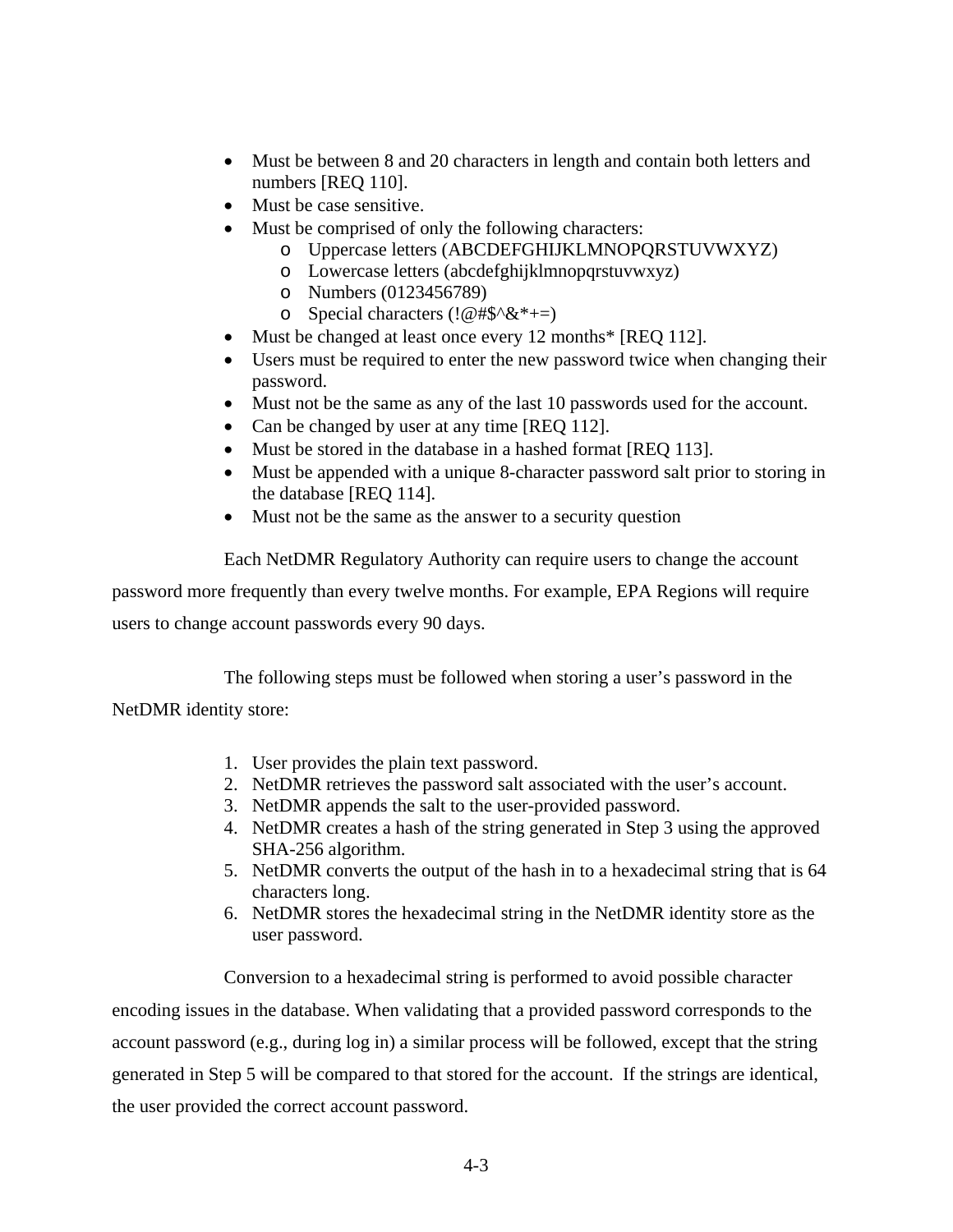Users frequently forget the password associated with their account. The process for resetting a password in NetDMR is similar to the process for setting the initial password for the account. The user accesses password reset functionality and provides the answer to a security question. After providing a correct response to the security question, NetDMR generates a verification key and sends a message to the user's email address. The user completes the process of resetting his/her password by following the steps outlined in Section 3.2 for creating the initial password.

#### **4.5 Security Questions**

 NetDMR will use security questions to provide additional application security.. A security question is a simple question on a topic such as 'What was the name of the high school you attended,' with which the user is very familiar. NetDMR requires all users to answer at least one security question during the registration process [REQ 82]. However, each Regulatory Authority associated with a NetDMR installation can customize the number of security questions its users must answer during the registration process [REQ 296]. Users will choose their security questions from a static list of ten questions provided by NetDMR [REQ 297]. The security questions the user answers are registered for that user account. Answers to security question must meet the following requirements:

- Case sensitive
- Can only include the following characters:
	- o Uppercase letters (ABCDEFGHIJKLMNOPQRSTUVWXYZ)
	- o Lowercase letters (abcdefghijklmnopqrstuvwxyz)
	- o Numbers (0123456789)
- Can be changed by the user at any time.
- Must be stored in the database in a hashed format.
- Must be appended with a unique 8 character salt prior to storing in the database.
- Must not be the same as the account password.
- Must not be the same as the answer to one of the other security questions.

 If an account has multiple registered security questions, one of the questions will be randomly chosen any time a security question is required. There are three primary applications of security questions by NetDMR: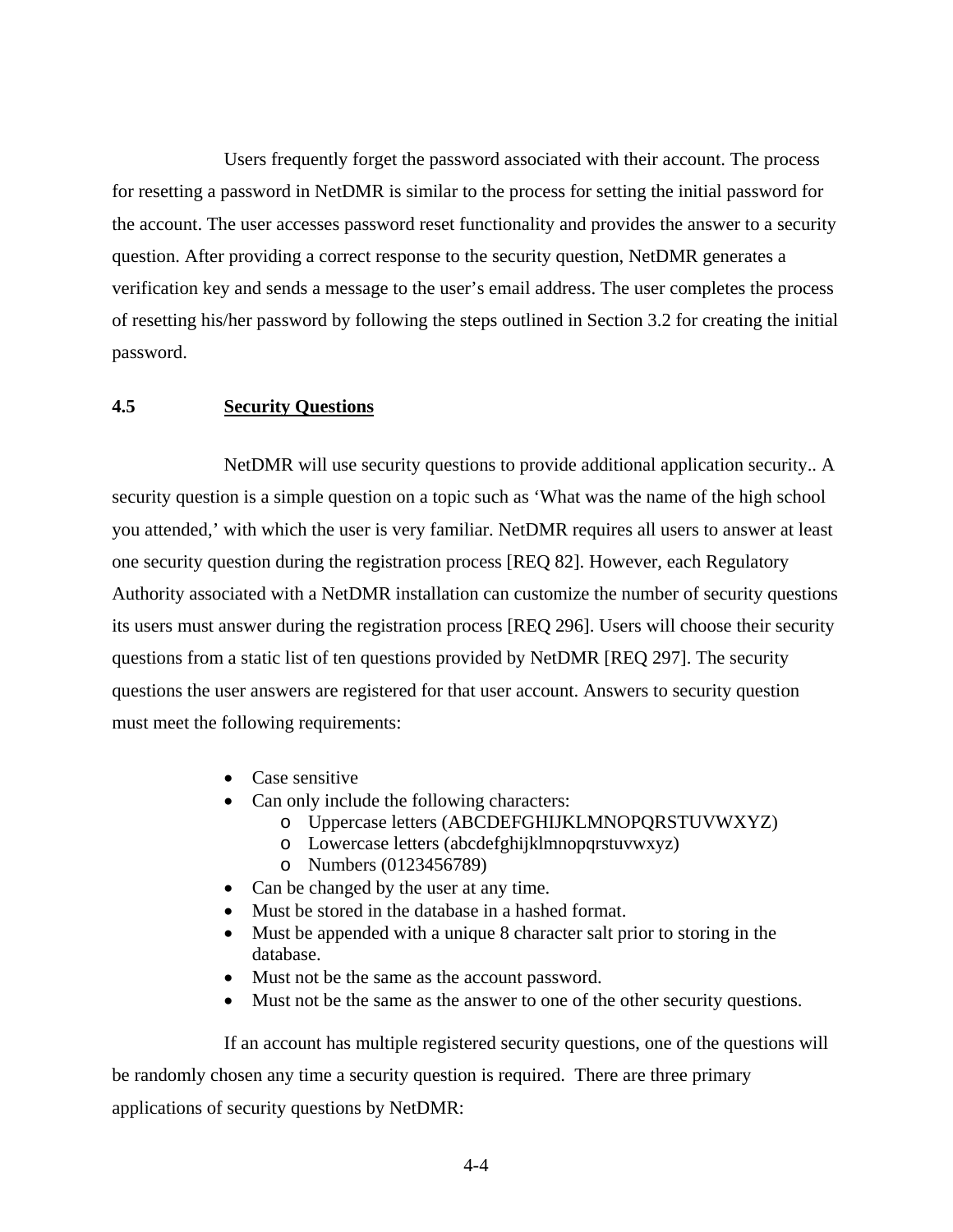- In conjunction with the account password. For this application, the user is required to enter both the account password and a response to a security question. Failure to provide the correct information for either will result in an error. This use case provides additional security beyond entering the password (e.g., signing a DMR, changing account information).
- In conjunction with an email. For this application, the user receives an email after responding to a security question. The email either contains the requested information or provides additional steps to perform the requested action. The account password provides stronger protection than the security question. This use case is used when the password to the account is not known. See Section 4.3 for more information on use of this process to reset an account password.
- By itself. For this application, the requested action is performed after a correct response to a security question is provided. This use cases is appropriate only for actions that require minimal security and do not reveal confidential information. For example, this process will be used to display the user name for an account if the email address is known.

 Users must be able to change the security questions and/or answers registered to their account at any time. Internal Administrators must be able to provide a temporary answer to a security question associated with a user account to assist a user that forgets the answers to the security questions on his/her account. When an administrator sets a temporary answer, it removes any and all security questions previously registered to the account. The administrator must contact the user to provide the temporary answer. Following the next authentication, the user is required to register the appropriate number of security questions for his or her account.

 The process for storing the answers to security questions in the NetDMR identity store is exactly the same process as that used to store passwords. See 4.3 for more information.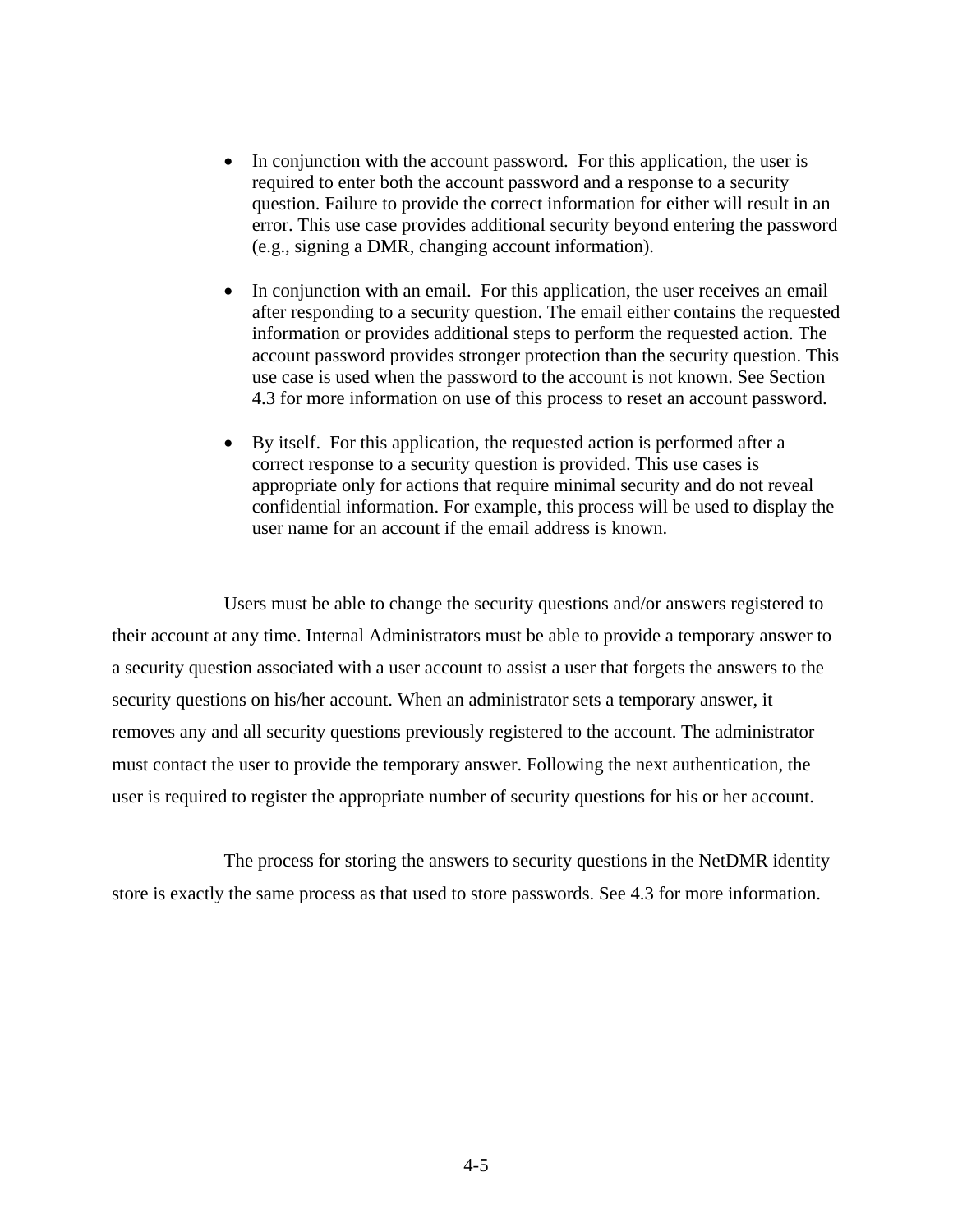#### **5.0 LOCKED ACCOUNTS**

NetDMR Accounts can be locked for numerous reasons, including:

- After three consecutive unsuccessful login attempts within a 24 hour period [REQ 118].
- After three consecutive unsuccessful attempts to sign a DMR due to providing an invalid password or response to a security question.
- After three consecutive unsuccessful attempts to change account information due to providing an invalid password or response to a security question.
- Internal Administrator locks account due to suspected compromise.
- User locks account due to suspected compromise.
- Permit Administrator locks account due to suspected compromise.

 If the account is locked as a result of invalid login attempts, DMR signing attempts, or account information change attempts, the user can unlock his/her account by providing a valid response to a security question. After answering the security question, an email that includes a verification URL will be sent to the user, similar to the process outlined in Section 3.2 when initially creating the account. The user is required to follow the link in the email, and set a new password on the account. After these steps are completed, the account will be unlocked.

 If the account was locked by the user, an Internal Administrator, or Permit Administrator, the account can only be unlocked by an Internal Administrator.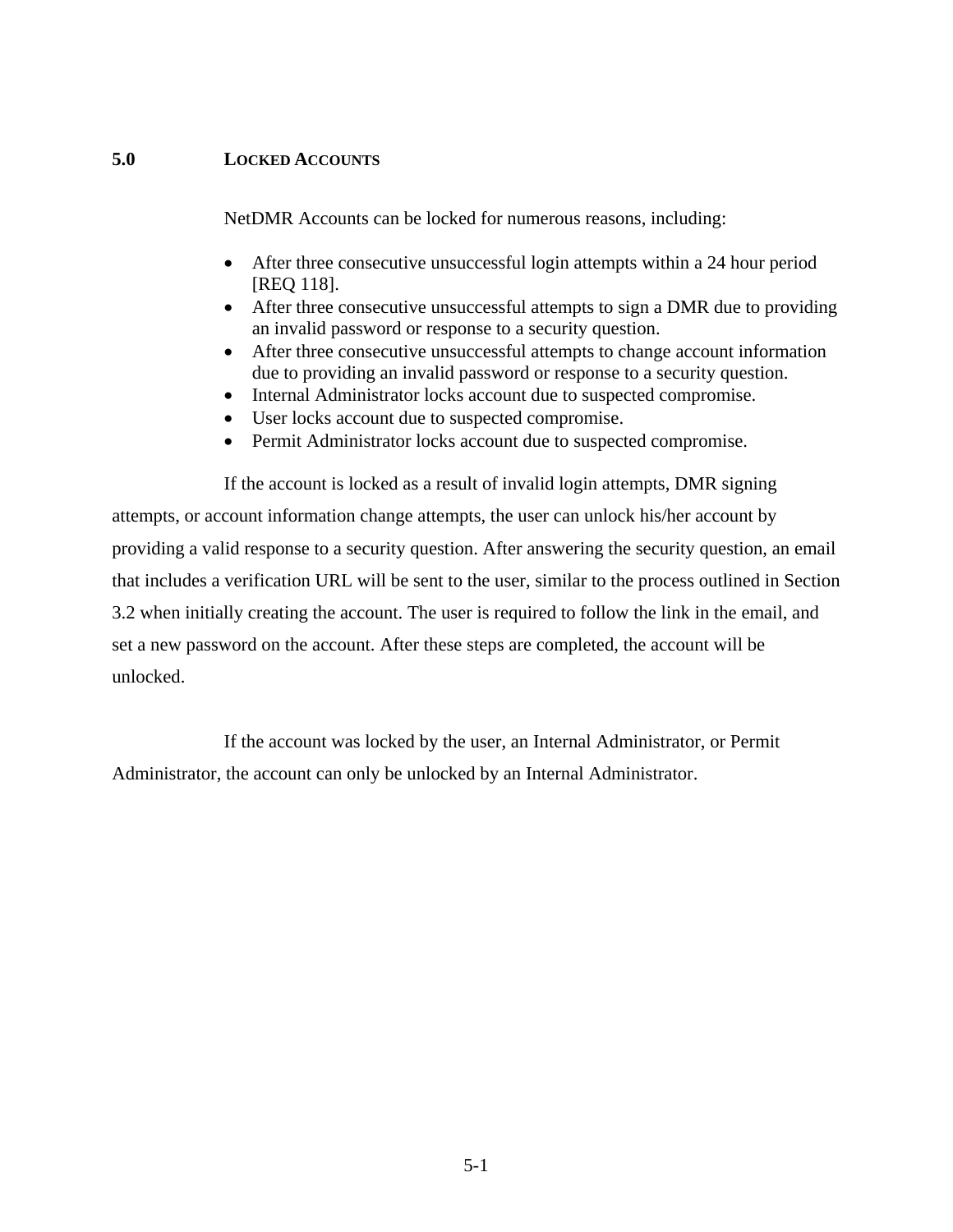#### **6.0 USER AUTHENTICATION**

 User authentication is performed when a user attempts to log in to NetDMR. The user must provide the valid user name and password for the account. NetDMR will compare the provided password for the specified account as described in Section 4.3.

 After successful authentication, the user is considered authenticated for the lifetime of the web session. The session is invalidated after a period of 30 minutes of inactivity [REQ 226]. After a session is invalidated, the user must login to NetDMR again. Invalidated sessions lose all information and state contained within the session. If the user was in the middle of completing a DMR when the session was invalidated (e.g., user left their computer for 40 minutes), the information the user entered will be lost and will have to be re-entered. Users can save partially completed DMRs [REQ 171] at any time.

 Certain NetDMR actions require the user to re-authenticate with the account password and a response to a security question (e.g., signing DMR, changing user information). This protects against a malicious user masquerading as the logged in user if the user temporarily leaves his/her computer unattended.

 Following three unsuccessful authentication or re-authentication attempts, the user account is locked (see Section 5.0); the user can not continue using the account until it has been unlocked. If the account was locked due to failed re-authentication attempts, the state of the session must not be lost until after 30 minutes of inactivity. This provides the user with the opportunity to unlock the account without losing the current session state.

6-1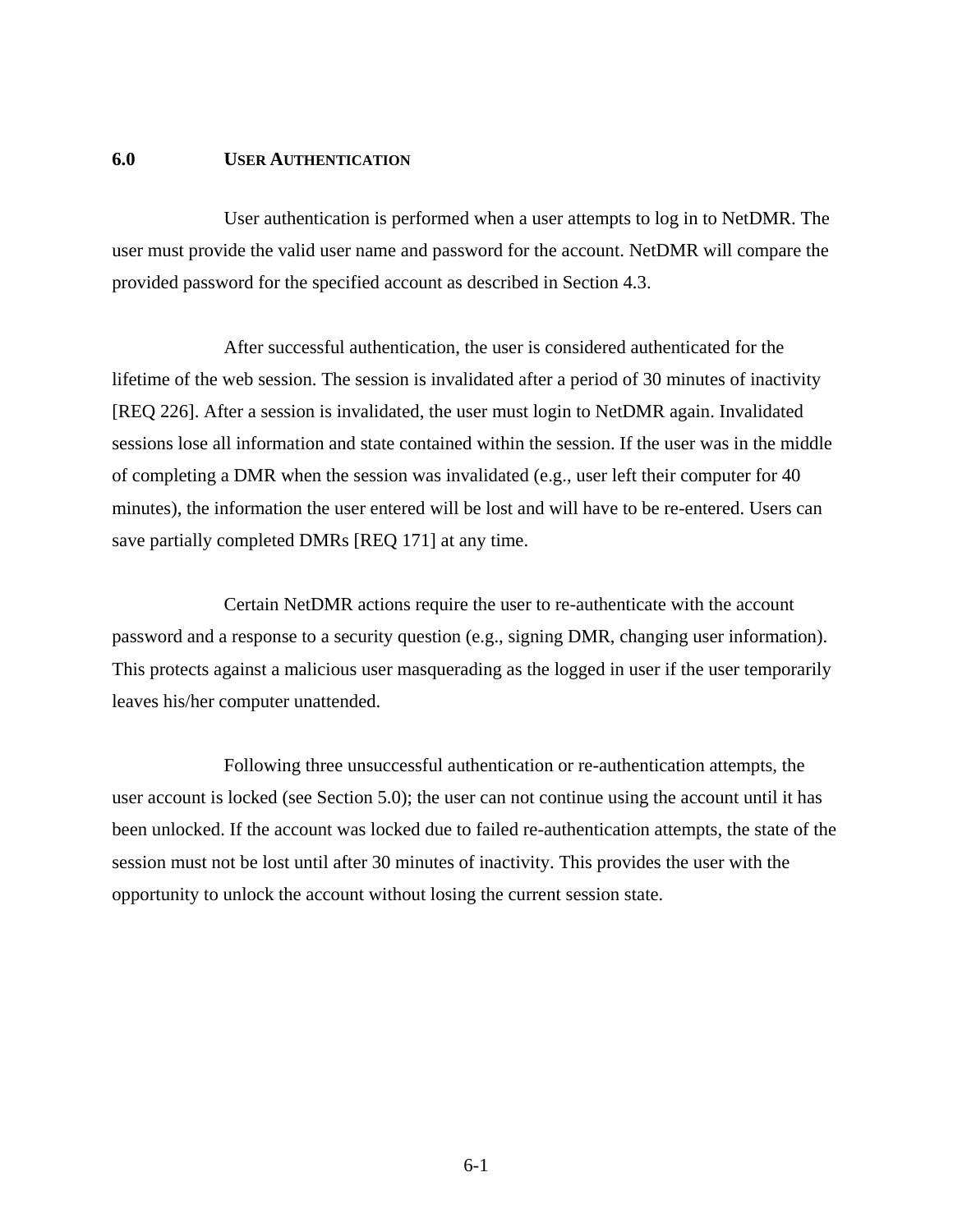#### **7.0 ACCESS CONTROL**

 This section specifies the processes that will be used to determine whether a user can perform a specified action in NetDMR. NetDMR access control is defined through three aspects:

- Permissions,
- Roles, and
- User Types.

 Permissions directly relate to a specific action (e.g., SignDMR) and are the finest granularity used for access control. Permissions are grouped into roles to simplify management and assignment to users. User Types describe overall classes of users. Certain roles may be applicable to only certain User Types These three topics are described in more detail in the following sections.

 This section describes the overall framework for NetDMR access control, each SDD will describe the application of the framework in detail, as appropriate. For example, each SDD will specify the permissions that are applicable to the functionality included in the SDD, as well as the roles with which those permissions are associated.

#### **7.1 Permissions**

 Permissions define the foundation for the NetDMR access control. Each action that a user can perform using NetDMR is associated with a permission. For example, searching CORs could be associated with a *SearchCOR* permission. NetDMR will make access decisions based on whether the user has the appropriate permission for the requested action. Each permission is classified into one of the four categories, depending on the context of the permission. Table 7-1 lists the categories and provides example permissions that could apply to that category.

7-2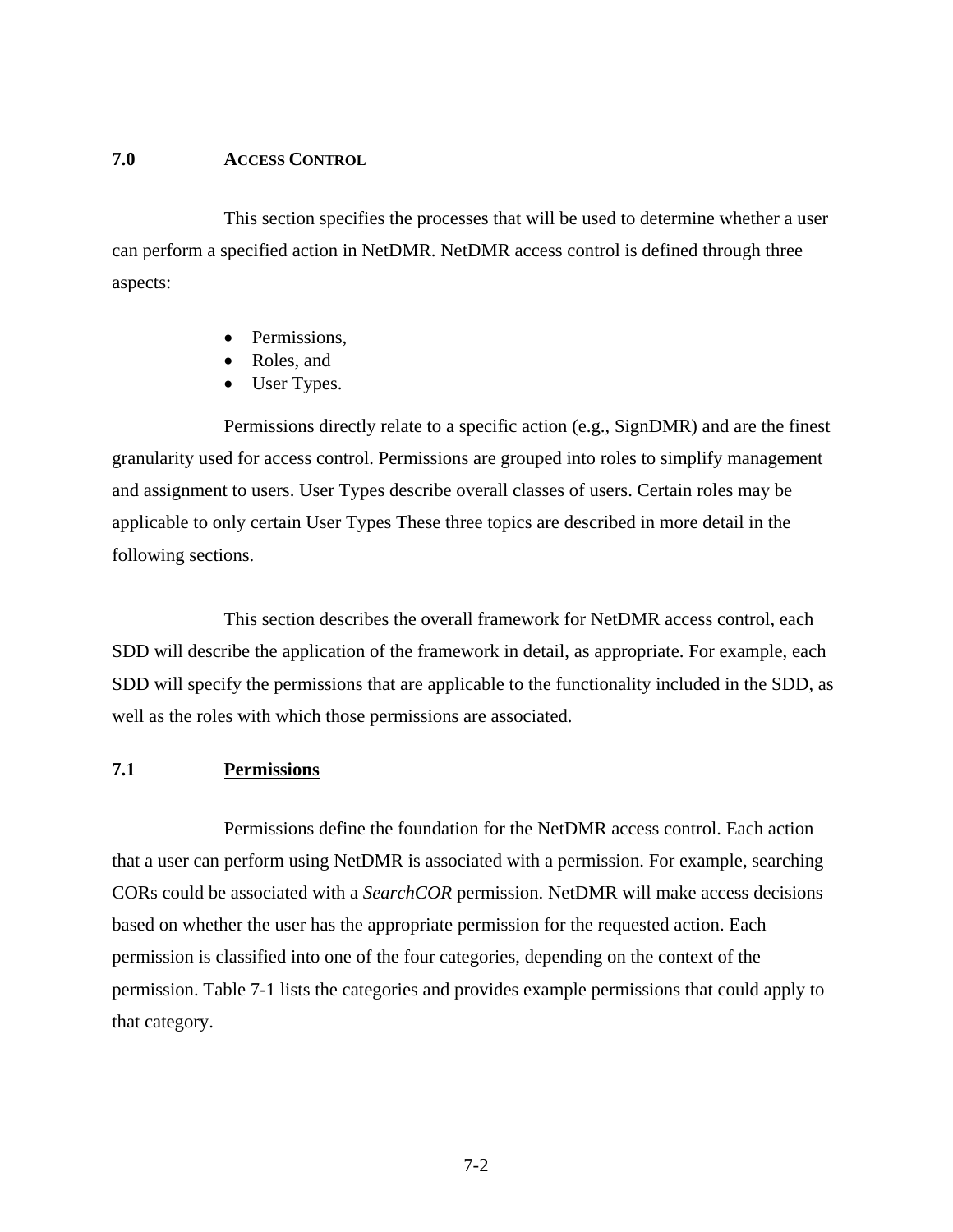| <b>Permission</b> | <b>Description</b>             | <b>Example Permissions</b> |
|-------------------|--------------------------------|----------------------------|
| Category          |                                |                            |
| <b>DMR</b>        | Actions that can be performed  | EditDMR                    |
|                   | on a DMR.                      | SignDMR                    |
|                   |                                | ViewPartialDMR             |
| Permit            | Actions that can be performed  | SearchCORs                 |
|                   | on a Permit                    | ManagePermitAdminRole      |
| Instance          | Actions that are specific to a | LogIn                      |
|                   | <b>NetDMR</b> instance         |                            |
| System            | Actions that are specific to a | CreateInstance             |
|                   | <b>NetDMR</b> installation     |                            |

**Table 7-1 Permission Categories** 

#### **7.2 Roles**

 To simplify assignment of permissions to groups of users, permissions are assigned to roles and roles are assigned to users. This allows for quick and easy modification of roles associated with groups of users. For example, all users with a certain role will be affected immediately if the permissions associated with the role are modified. Roles are classified in one of four categories based on the categories of permissions it can contain. Table 7-2 lists the role categories.

| <b>LADIC 1-4 INDIC CALCEDITES</b>                                 |                   |                       |  |
|-------------------------------------------------------------------|-------------------|-----------------------|--|
| <b>Permission</b><br><b>Example Roles</b><br><b>Role Category</b> |                   |                       |  |
|                                                                   | <b>Categories</b> |                       |  |
| <b>DMR</b>                                                        | <b>DMR</b>        | <b>ViewPartialDMR</b> |  |
| Permit                                                            | <b>DMR</b>        | PermitAdmin           |  |
|                                                                   | Permit            | Viewer                |  |
|                                                                   |                   | Editor                |  |
|                                                                   |                   | Signatory             |  |
| Instance                                                          | <b>DMR</b>        | Access                |  |
|                                                                   | Permit            | InternalUser          |  |
|                                                                   | Instance          | <b>InternalAdmin</b>  |  |
| System                                                            | System            | SystemAdmin           |  |

**Table 7-2 Role Categories** 

 When a DMR Role is assigned to a user, the DMR for which the role is assigned must also be included. The user can only perform the associated DMR permission actions in the role for the specified DMR.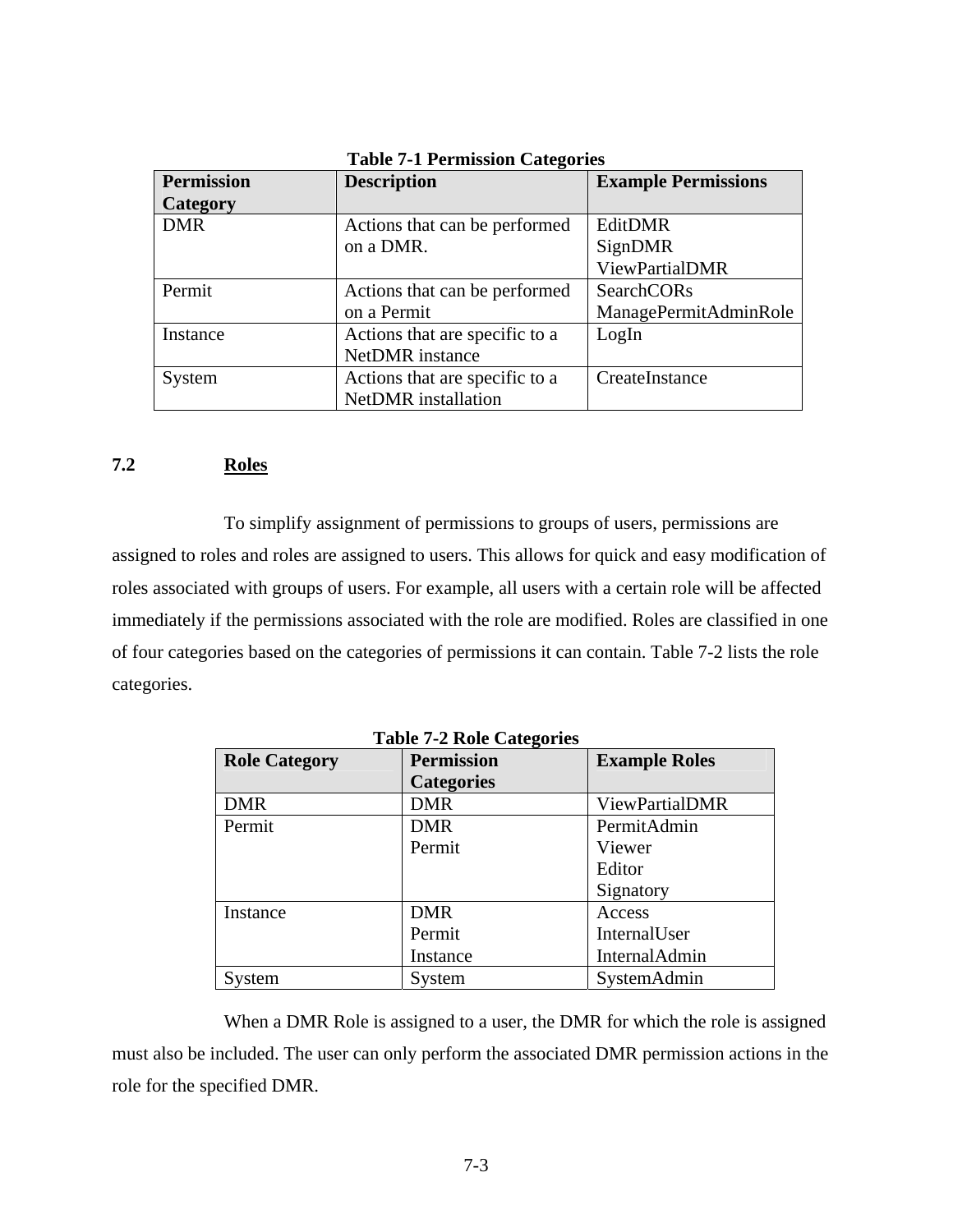When a Permit Role is assigned to a user, the permit ID for which the role is assigned must also be included. The user can only perform the associated Permit permission actions for the specified permit. In addition, the user can only perform the associated DMR permission actions for the DMRs associated with the specified permit.

 When an Instance Role is assigned to a user, the instance for which the role is assigned must also be included. The user can only perform the associated instance permission actions for the specified instance. The user can perform the Permit permission actions for all permits associated with the instance. The user can also perform the DMR permission actions for all DMRs associated with the instance.

System roles can contain only System permissions.

#### **7.3 User Types**

 In addition to roles and permissions, NetDMR supports User Types. User Types are mutually exclusive classes of users; a user account can only be associated with only one user type. The roles that can be assigned to a user vary depending on the user type. As described in Section 3.0, NetDMR has two account types: installation accounts and instance accounts. Each user type is associated with one of these account types. Table 7-3 lists the user types and the roles that can be assigned to each.

| <b>User</b> | <b>Account Type</b> | <b>Description</b>          | Role              | <b>Example Roles</b> |
|-------------|---------------------|-----------------------------|-------------------|----------------------|
| <b>Type</b> |                     |                             | <b>Categories</b> |                      |
| Permittee   | Instance            | Permittee staff are.        | <b>DMR</b>        | Access               |
|             |                     | responsible for completing  | Permit            | Signatory            |
|             |                     | DMR <sub>s</sub> .          | Instance          | Viewer               |
|             |                     |                             |                   | Editor               |
|             |                     |                             |                   | PermitAdmin          |
| Data        | Instance            | Data Providers may enter    | <b>DMR</b>        | Access               |
| Provider    |                     | the DMR data for a          | Permit            | Viewer               |
|             |                     | permittee, but are not      | Instance          | Editor               |
|             |                     | allowed to sign the DMR.    |                   |                      |
| Internal    | Instance            | Internal users are          | <b>DMR</b>        | Access               |
|             |                     | <b>Regulatory Authority</b> | Permit            | InternalUser         |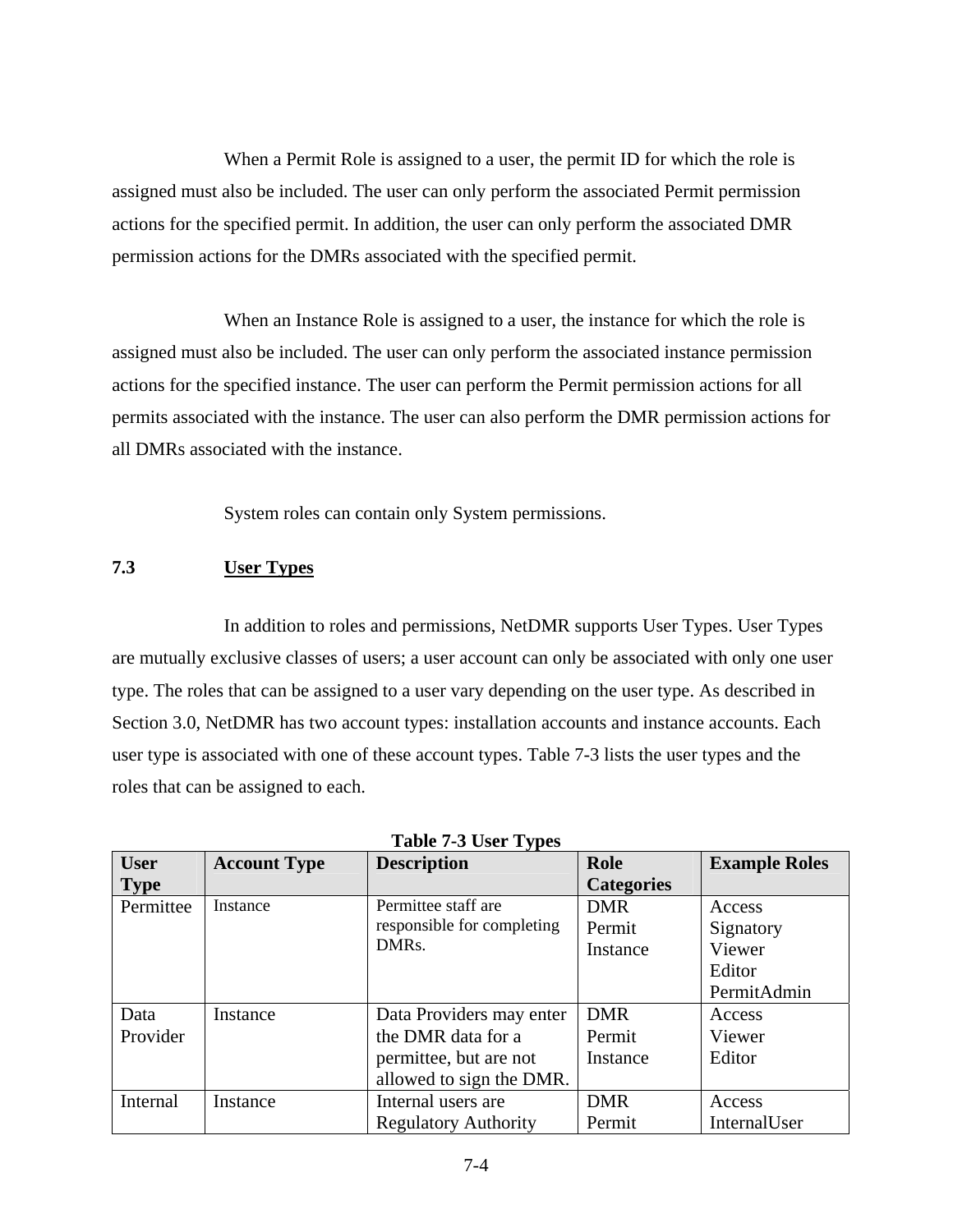| <b>User</b> | <b>Account Type</b> | <b>Description</b>      | Role              | <b>Example Roles</b> |
|-------------|---------------------|-------------------------|-------------------|----------------------|
| <b>Type</b> |                     |                         | <b>Categories</b> |                      |
|             |                     | staff                   | Instance          | <b>InternalAdmin</b> |
|             |                     |                         | System            | SystemAdmin          |
| System      | Installation        | System users are        | System            | Access               |
|             |                     | responsible for         |                   | SystemAdmin          |
|             |                     | maintaining the         |                   |                      |
|             |                     | installation of NetDMR. |                   |                      |

 With the exception of the System User Type, users specify the User Type for their account during the account creation process. System users are created through an internal process rather than using the web-based NetDMR account creation process. System users can only be granted System roles. The process for creating the different types of users will be described in more detail in the Common Components SDD.

 Each NetDMR role must specify the User Types with which it can be associated. For example, as shown in Table 7-3, all User Types can be assigned the Access role, while only Internal User Types can be assigned the InternalUser role. NetDMR will include processes that enforce assigning of roles to appropriate User Types.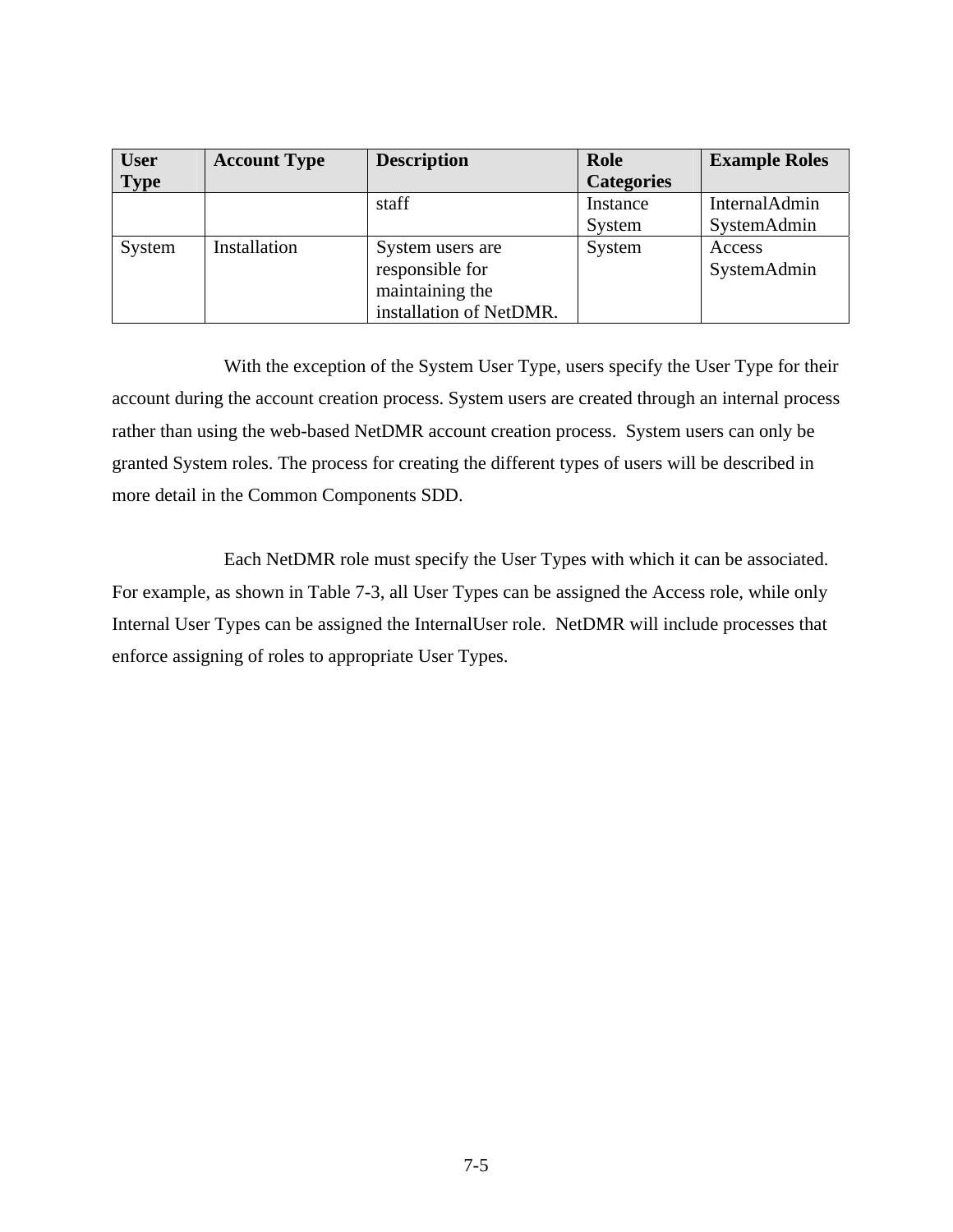#### **8.0 USER AUTHORIZATION**

 As described in Section 7.0, NetDMR access control relies on the permissions granted to a user. Each permission is classified as a DMR, Permit, Instance, or System permission, based on the context in which the permission will be applied. For example, a DMR permission refers to a permission that takes place in the context of a specific DMR (e.g., editing a DMR). NetDMR is provided the permission that is being checked, along with the appropriate context for checking the permission, to complete access control.

 For example, to verify whether a user has permission to search CORs for a specific permit (a Permit Permission) NetDMR would be provided the name of the permission, *SearchCOR*, and the context, the Permit ID. In this example, NetDMR would follow the steps below:

- 1. Determine which instance roles contain the permission.
- 2. If the user has been assigned one of the instance roles from Step 1, the user has the appropriate permission.
- 3. If the user has not been assigned one of the instance roles, determine which permit roles contain the appropriate permission.
- 4. Determine if the user has been assigned one of the permit roles from Step 3 for the particular permit.
- 5. If the user has been assigned one of the permit roles, the user has the appropriate permission.

 In some cases it may only need to be determined if the user has the *SearchCOR* permission on any permit rather than for a specific permit. This type of check will also be supported.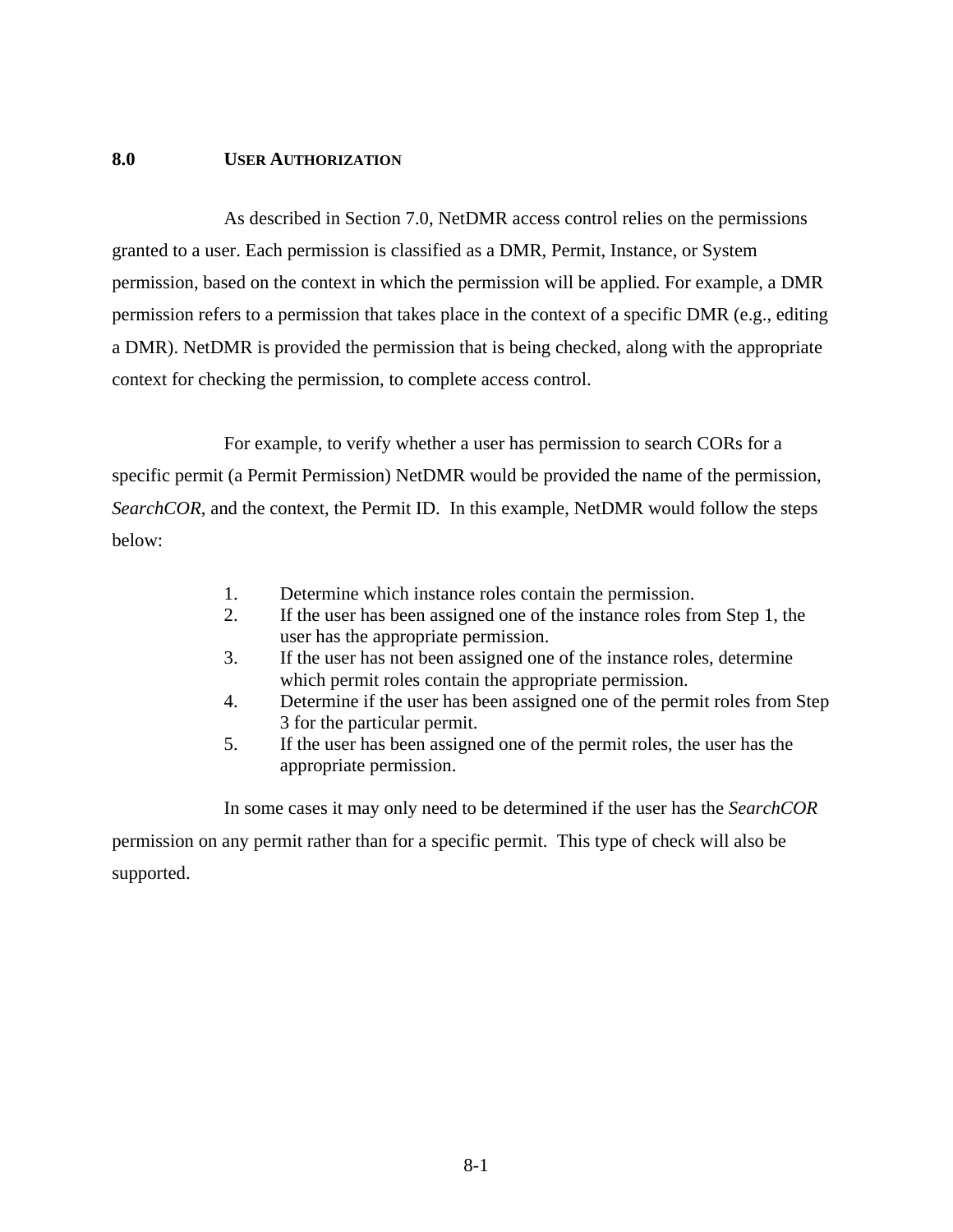#### **9.0 IDENTITY AND POLICY MANAGEMENT**

 Identity and policy management encompass a broad spectrum of functionality related to storing and using identify and policy information.

 Identity and policy management rely on the application identity and policy store. An identity store is a location that houses user account information. A policy store relates a user account to a set of permissions that specify the actions that a user can perform or the information that a user can access. Account and policy information can be stored and accessed in numerous ways, including using flat files, a database, or a Lightweight Directory Access Protocol (LDAP) server.

 Identity and policy stores comprise only a small portion of the overall solution for identity and policy management. Numerous business processes must also be implemented to manage the NetDMR stores, including:

- Limiting the account information that users can change.
- Password change frequency.
- Protecting the password within the store from unauthorized access.
- Locking/Unlocking accounts.
- Automatic emails (e.g., account creation or modification).
- Limiting users to a single user session.
- Logging specific events.
- Displaying logs.
- Fraud analysis.
- Displaying past logins (e.g., last 10 logins).
- Retrieving username.
- Resetting password.

 Implementation of these business processes will provide NetDMR a robust security solution that meets the NetDMR requirements. When evaluating identity and policy store solutions for NetDMR, both the method used to store user and policy information as well as whether the solution can be used to meet all the associated business processes were considered. When considering Single Sign On solutions, the other applications that use the solution must also be evaluated to assure that the security required for NetDMR is not compromised by lower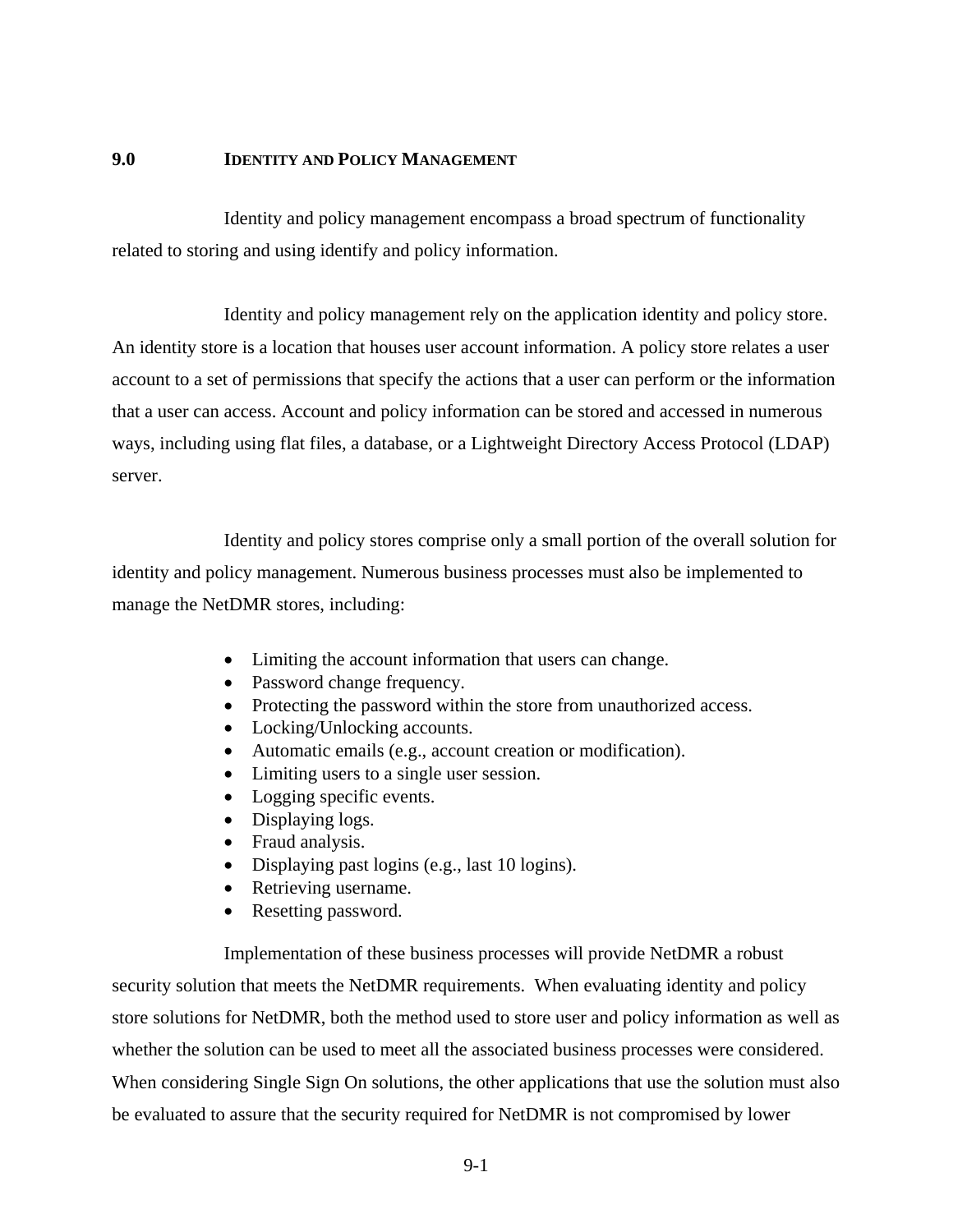security requirements in the other applications. For example, NetDMR requires a password length of between 8 and 20 characters and provides functionality to allow users to set the password through a NetDMR interface. If accounts are shared with another application that allows users to set a password with a length between 4 and 7 characters, the NetDMR password length rule could be easily circumvented.

 After considerable discussion with stakeholders it was decided that the NetDMR application will include default identity and policy stores implemented within the NetDMR database. This allows the greatest flexibility for implementing the various business processes that wrap the stores, while keeping the deployment and maintenance of the application simple. The use of LDAP is a common solution for storing this information as well. However, in many cases, an LDAP solution is deployed as part of an enterprise wide solution where the policies and procedures surrounding its use will vary by enterprise.

 Although NetDMR will store identity and policy information in the database, the NetDMR design will not preclude the use of different solutions, such as LDAP. NetDMR will use the standard open source Spring Security Framework to perform authentication and authorization. This Framework allows different methods of performing authentication and authorization to be substituted for the default implementation. See Section 13 for more information on Spring Security.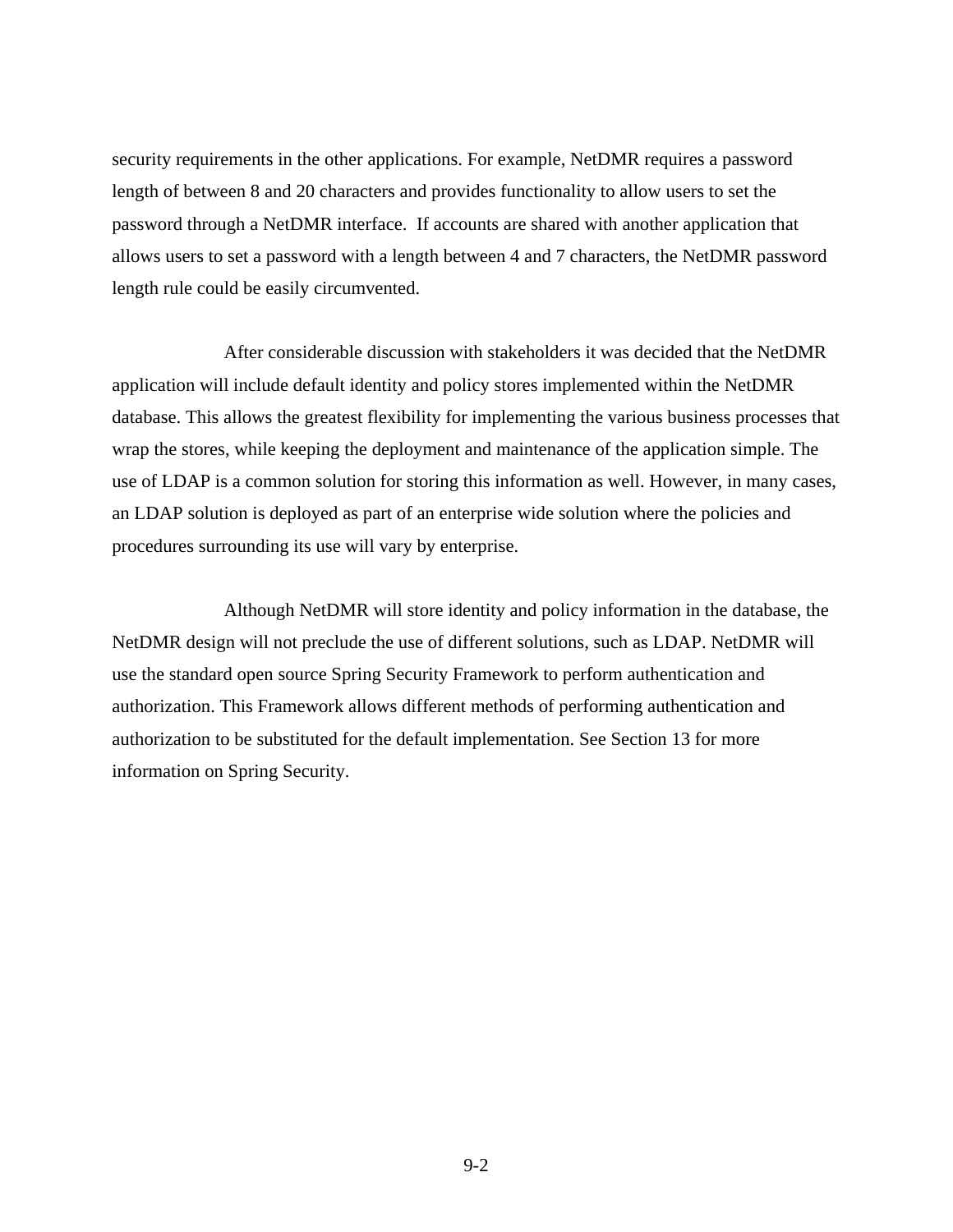#### **10.0 NETDMR DATABASE**

 NetDMR must have access to a relational database to store DMRs, account information, logs, and other information. NetDMR will use two accounts to create, read, update, and delete (CRUD) the information in the NetDMR database tables.

 The first account will be used to CRUD all records for all NetDMR tables except the log tables. The account will have create and read permissions for records in the log tables. A second database account will have read and delete permissions for records in the log table, but not insert or update permissions. The segregation of log permissions between the accounts allows an independent process to be used to purge the application logs.

 The protocol used for the communication between the NetDMR application server and the NetDMR database server is specific to the environment in which the application is deployed. Various database platforms support different protocols, agencies have different standards for how the connections should be managed (e.g., through an Oracle Connection Manager), and the topography of the server environment may vary within each environment.

 The database connection information, including the database accounts, will be stored in a NetDMR configuration file.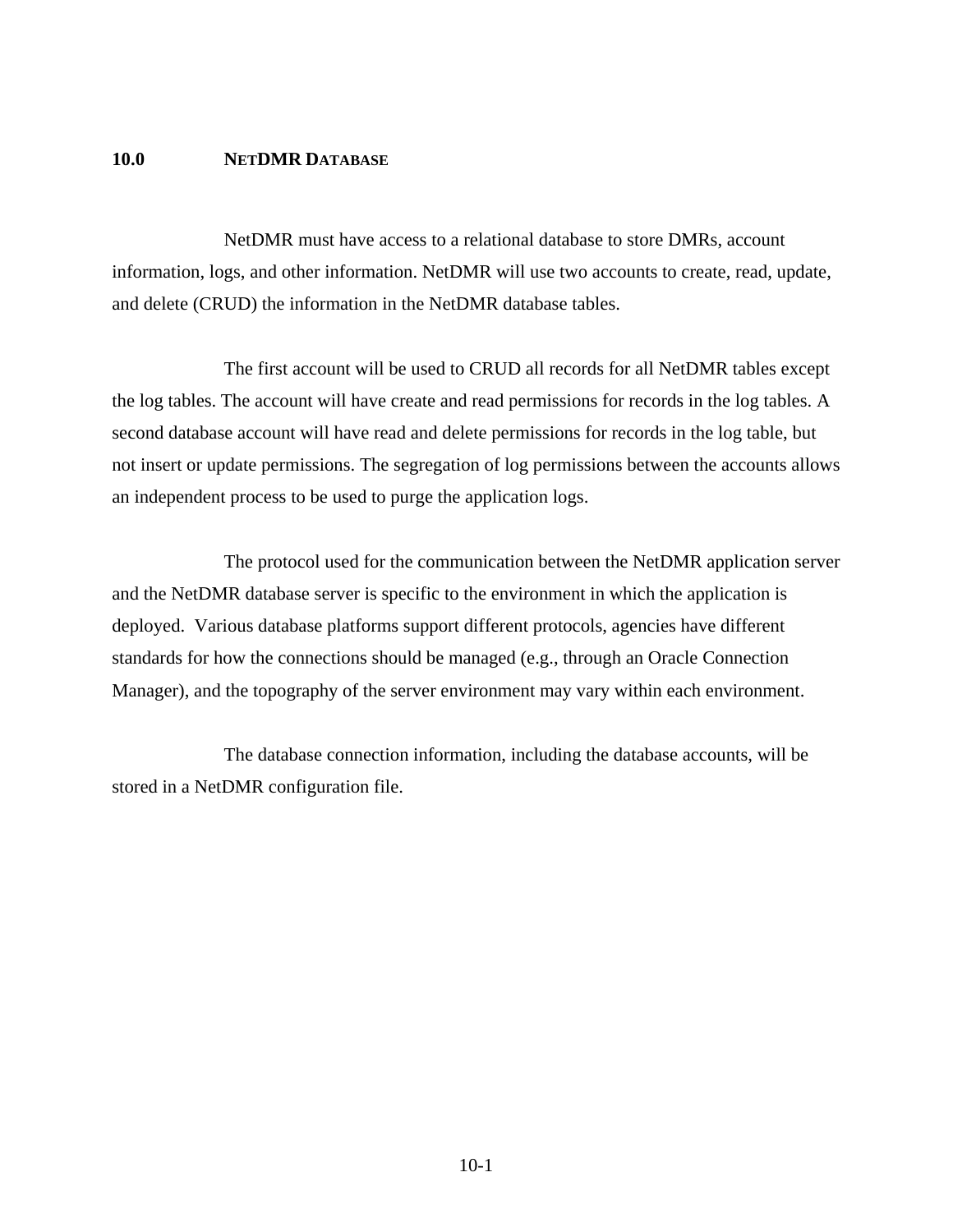#### **11.0 NETDMR AND EXCHANGE NETWORK**

 NetDMR must have a Network Authentication and Authorization Services (NAAS) account to send and retrieve information over the Exchange Network. The account must have the appropriate permissions on the application Exchange Network Node to call the required services. The list of services will be defined through the Permit, ICIS-NPDES Batch, and Error Message Integrated Project Teams. A Secure Authentication Key (SAK) must be created for this account. See http://www.exchangenetwork.net/node/dev\_toolbox/sak.htm for more information on SAKs. The account information will be stored within a NetDMR configuration file.

All communication over the Exchange Network will occur over SSL.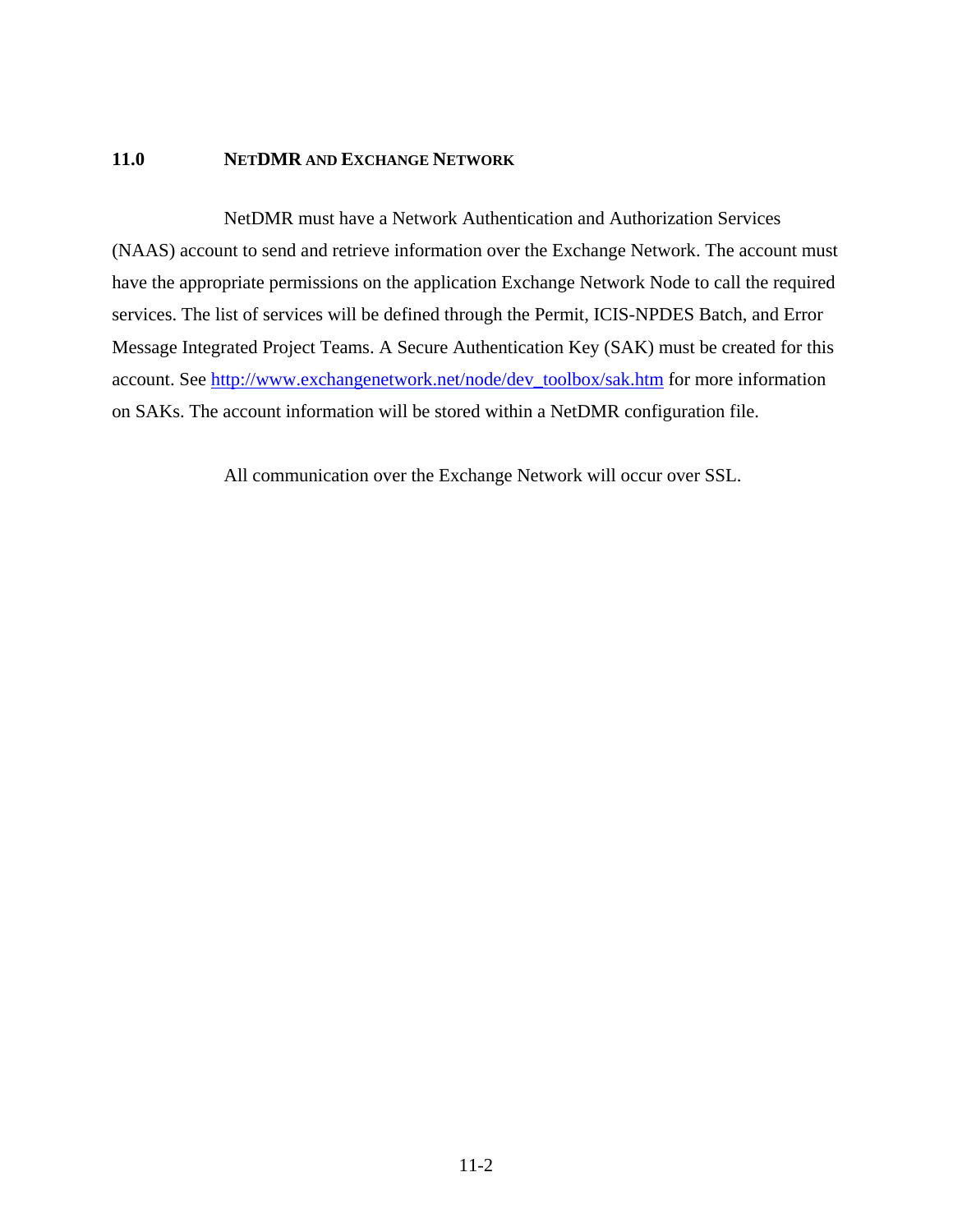#### **12.0 SECURITY STANDARDS**

 This section outlines the security standards, specifications, and algorithms that will be used in NetDMR.

| <b>Type</b>          | <b>Standard</b>        | The contract because beaman as<br><b>Description</b> |
|----------------------|------------------------|------------------------------------------------------|
| Secure Sockets Layer | SSL v3 or TLS v1 [REQ] | Encrypts the communication between the               |
| (SSL) specification  | 125]                   | client browser and the NetDMR web                    |
|                      |                        | server.                                              |
| Digital Certificate  | x.509 Certificate with | The private key accompanying this                    |
|                      | RSA 1024 bit keys      | certificate will be used for signing                 |
|                      | [REQ 122]              | NetDMR CORs. The certificate can be                  |
|                      |                        | used to verify the signature.                        |
| Hash Algorithm       | SHA-256 [REQ 121]      | An algorithm that turns a variable-sized             |
|                      |                        | amount of text into a fixed-sized output             |
|                      |                        | (hash value). NetDMR uses hashing to                 |
|                      |                        | protect original text from discovery (e.g.,          |
|                      |                        | passwords, secret answers) and to generate           |
|                      |                        | a reproducible "fingerprint" to verify               |
|                      |                        | information has not been changed (e.g.,              |
|                      |                        | within Copy of Record).                              |
| Signature Algorithm  | SHA256withRSA          | SHA256withRSA specifies that the                     |
|                      |                        | plaintext should be hashed using the                 |
|                      |                        | SHA256 algorithm, and then sign the hash             |
|                      |                        | with the RSA algorithm.                              |
| <b>Random Number</b> | <b>SHA1PRNG</b>        | The SHA1PRNG is an algorithm for                     |
| Algorithm            |                        | generating pseudo random numbers. This               |
|                      |                        | will be used by NetDMR when a random                 |
|                      |                        | number is required (e.g., verification keys,         |
|                      |                        | password salts).                                     |

**Table 12-1 NetDMR Security Standards** 

 The SSL configuration depends on the environment in which NetDMR is deployed (i.e., web server). Appropriate SSL certificates can be purchased from vendors such as Verisign (http://www.verisign.com/) and Digicert (http://www.digicert.com/). Configuration of the certificate in the deployment environment is outside the scope of this document.

 Similar to SSL certificates, digital certificates used for signing documents can be provided by numerous vendors. The Exchange Network has an established infrastructure to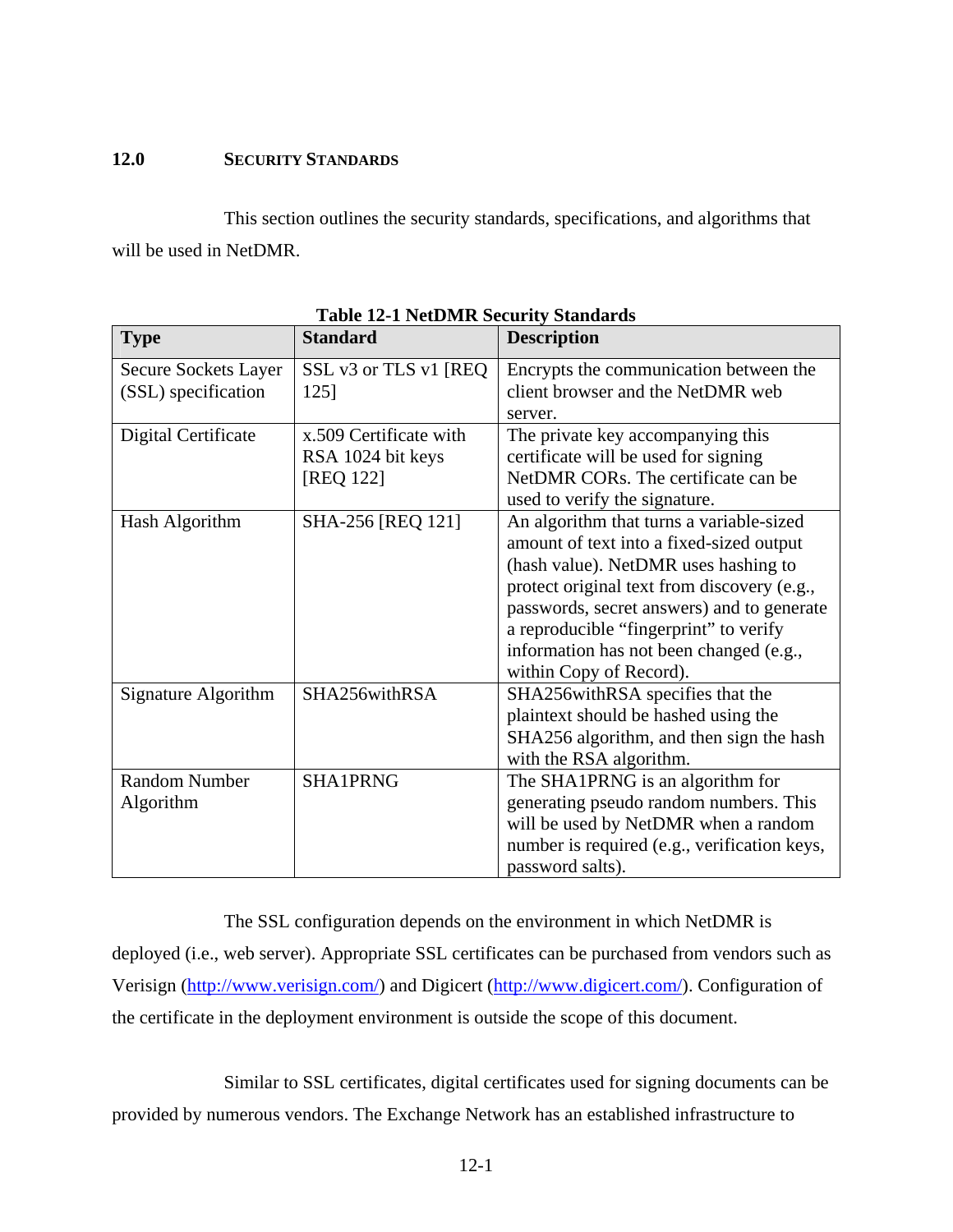generate certificates that can be used for this purpose. It is anticipated that the Exchange Network will provide the appropriate certificate for NetDMR.

 Implementations of the specified hash, signature, and random number algorithms are available from vendors such as Sun, IBM, and The Legion of the Bouncy Castle. NetDMR can be configured to use any of these implementations, provided they implement the specified algorithm, without changing any NetDMR code. This is accomplished by registering the implementation, referred to as a *Provider*, through the use of Java Cryptography Extensions (JCE). More information about this process can be found at

http://java.sun.com/j2se/1.5.0/docs/guide/security/jce/JCERefGuide.html. The Sun Provider is registered by default in the Sun JVM, and will be the default Provider used by NetDMR. When applicable, each SDD will provide additional detail on when and how the required algorithms will be used. For example, the Common Component SDD will describe the hashing of passwords, the Administrator SDD will describe storing the digital certificate used for signing Copy of Records (CORs), and the Facility User Interface SDD will describe the process used to sign CORs.